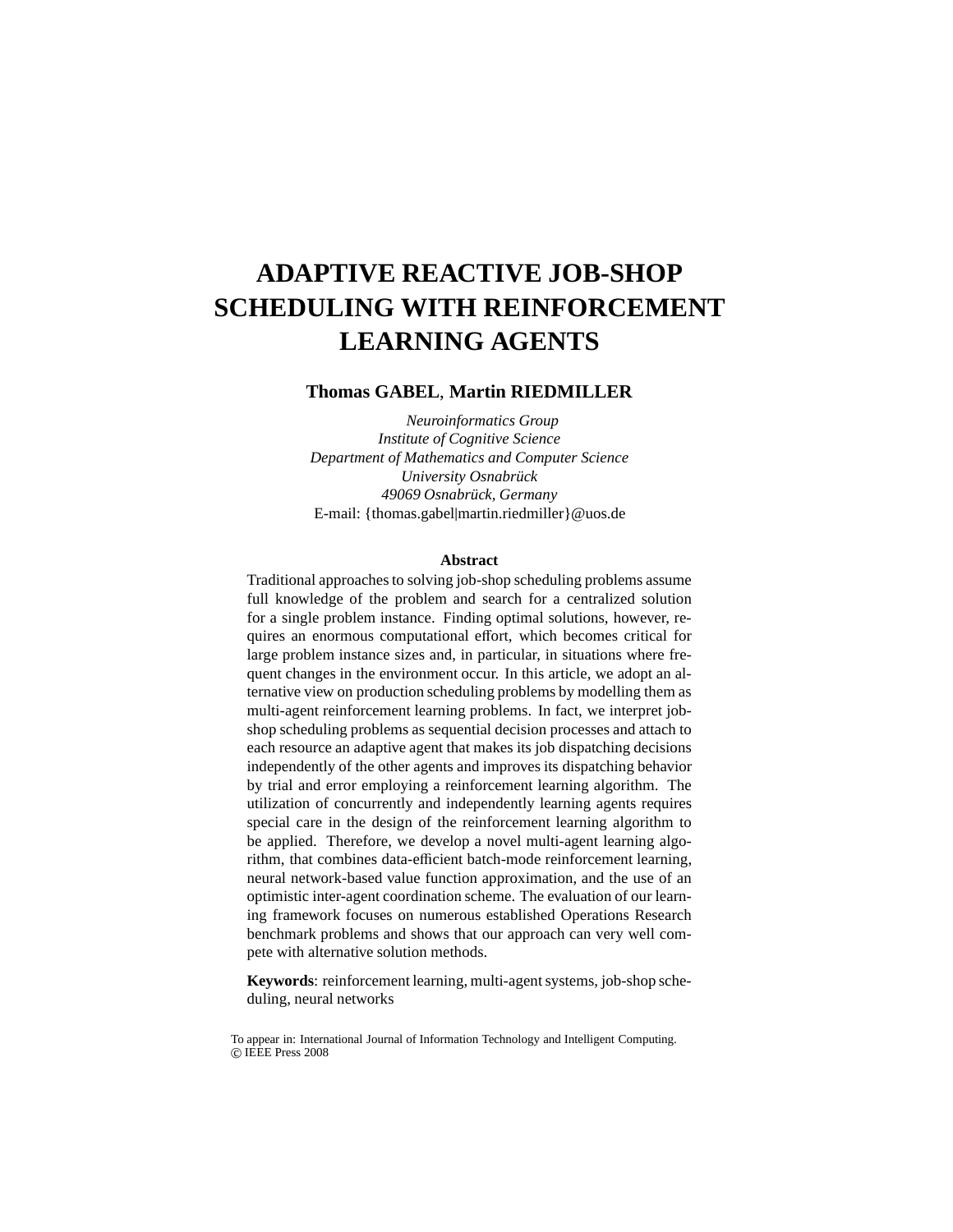## **1 Introduction**

The basic idea behind reinforcement learning (RL) is to let (software) agents acquire a control policy on their own on the basis of trial and error by repeated interaction within their environment [33]. The empirical evaluation of reinforcement learning algorithms frequently focuses on established benchmark problems such as the cart-pole, the mountain car, or the bicycle benchmark. These problems are clearly defined and allow for a distinct comparison of RL methods, notwithstanding the fact that, from a practitioner's point of view, they are still far away from the problem sizes to be tackled in real-world problems. In this work, we aim at bridging the gap between focusing on artificial RL benchmark problems and real-world applications. We spotlight job-shop scheduling problems (JSSPs), a specific class of problems from the field of production scheduling, as an interesting type of benchmark problems that feature both the character of standardized, well-defined task descriptions as well as the property of representing application-oriented and extremely challenging problems.

In production scheduling, tasks have to be allocated to a limited number of resources in such a manner that one or more objectives are optimized. Though various classical approaches can be shown to provide optimal solutions to various scheduling problem variants, they typically do not scale with problem size, suffering from an exponential increase in computation time. In previous work [32, 13], we have explored a novel alternative approach to production scheduling that performs reactive scheduling and is capable of producing approximate solutions in minimal time. Here, each resource is equipped with a scheduling agent that makes the decision on which job to process next based solely on its local view on the plant. As each agent follows its own decision policy, thus rendering a central control unnecessary, this approach is particularly suitable for environments where unexpected events, such as the arrival of new tasks or machine breakdowns, may occur and, hence, frequent re-planning would be required.

We employ reinforcement learning to let the scheduling agents adapt their behavior policy, based on repeatedly collecting experience within their environment and on receiving positive or negative feedback (reinforcement signals) from that environment. After that *learning* phase, each agent will have obtained a purposive, reactive behavior for the respective environment. Then, during the *application* phase, e.g. during application in a real plant, each agent can make its scheduling decisions very quickly by utilizing its reactive behavior.

Reinforcement learning and job-shop scheduling depict the two central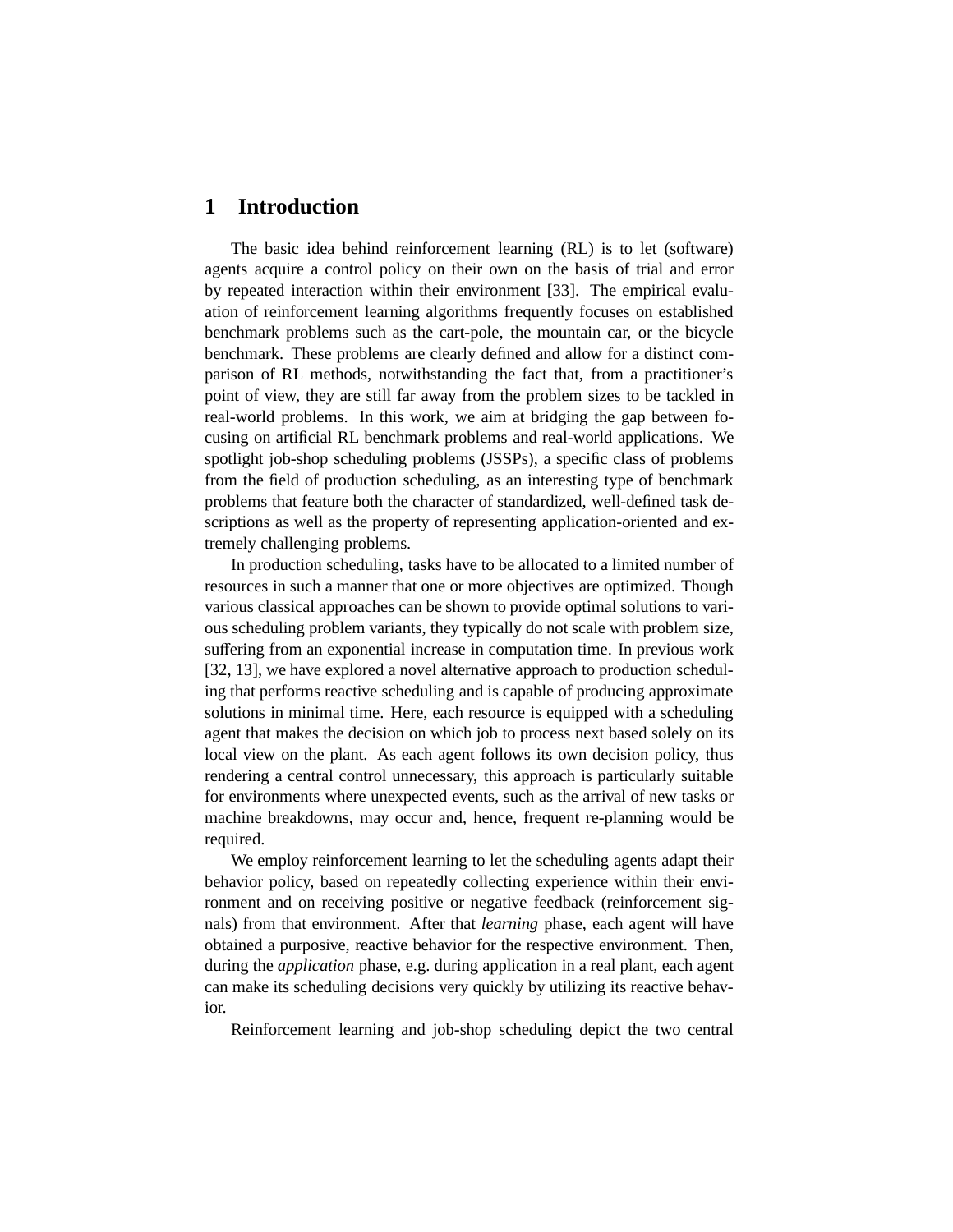concepts covered in this article. Accordingly, in Section 2 we start off by briefly introducing notation and reviewing some basics of RL and job-shop scheduling. Moreover, we discuss basic modelling alternatives for solving jobshop scheduling problems by means of using reinforcement learning, point to related work, and clarify similarities and differences between our approach to solving JSSPs and other techniques from the fields of Operations Research and Artificial Intelligence. Section 3 presents in detail our multi-agent reinforcement learning approach for performing reactive scheduling. In Section 4, we we focus on different advanced research questions that arise when aiming at the application of our learning framework for large-scale problems of current standards of difficulty. The experimental part of this article (Section 5) concentrates on established Operations Research benchmark problems for job-shop scheduling and contrasts the performance of our adaptive approach to several analytical and heuristic ones. Furthermore, we analyze the generalization capabilities of the learned dispatching policies, discuss the results, and prospect important topics for future work.

## **2 Foundations**

This article is concerned with a number of different lines of research. Therefore, this section introduces the notation used subsequently and covers basics of reinforcement learning, job-shop scheduling, and multi-agent scheduling that are relevant in the scope of this article. Furthermore, relevant related work is highlighted.

### **2.1 Basics of Reinforcement Learning**

One of the general aims of machine learning is to produce intelligent software systems, sometimes called agents, by a process of learning and evolving. Reinforcement learning represents one approach that may be employed to reach that goal. In an RL learning scenario the agent interacts with its initially unknown environment, observes the results of its actions, and adapts its behavior appropriately. To some extent, this imitates the way biological beings learn.

In each time step, an RL agent observes the environmental state and makes a decision for a specific action, which, on the one hand, may incur some immediate  $costs<sup>1</sup>$  (also called reinforcement) generated by the agent's environ-

<sup>&</sup>lt;sup>1</sup>The notion of *rewards* is basically equal to the notion of costs we are employing. Costs correspond to negative rewards.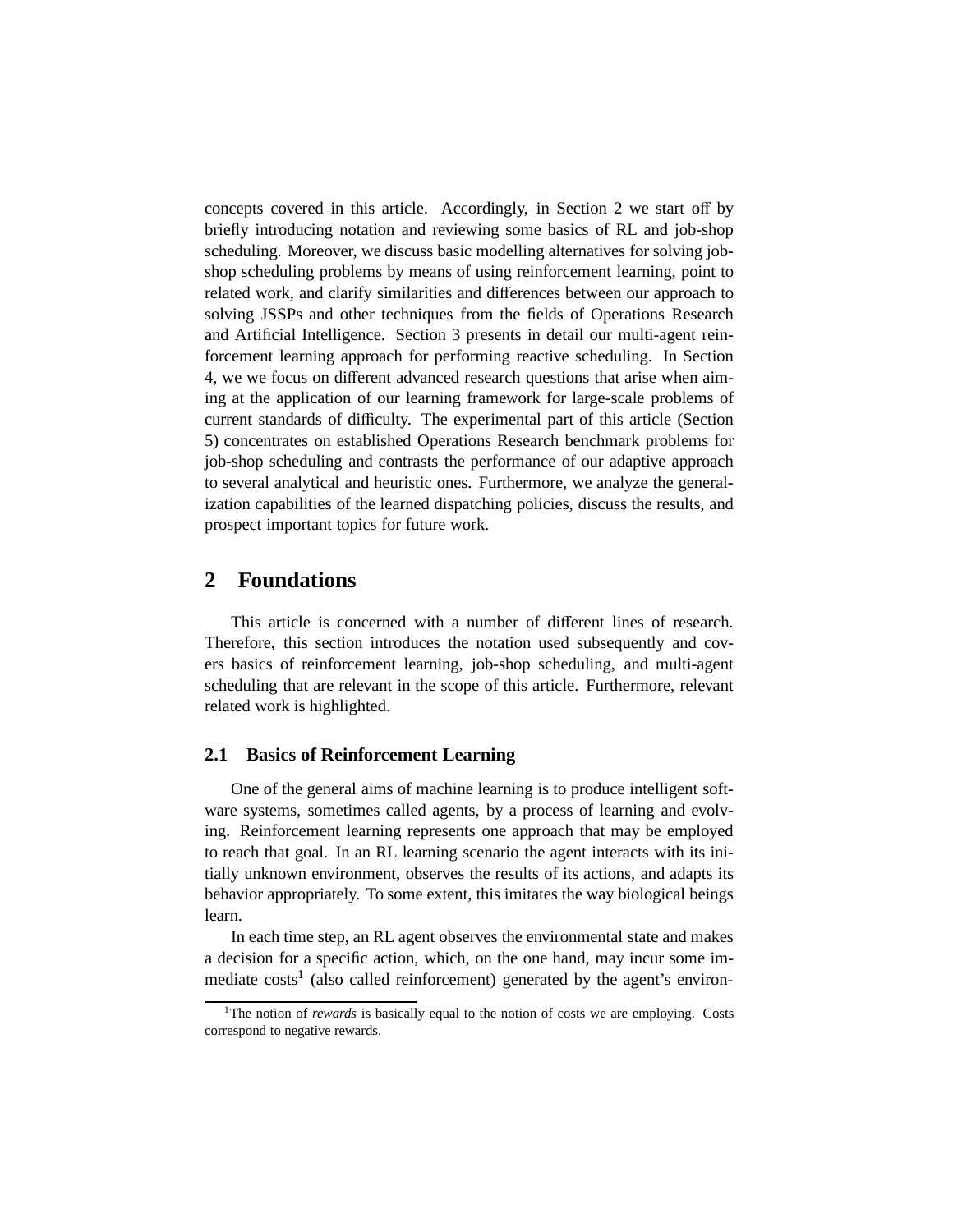ment and, on the other hand, transfers the agent into some successor state. The agent's goal is not to minimize the immediate costs, but its long-term, expected costs. To do so it must learn a decision policy  $\pi$  that is used to determine the best action for a given state. Such a policy is a function that maps the current state  $s \in S$  to an action *a* from a set of viable actions *A*.

The basic reinforcement learning paradigm is to learn the mapping  $\pi$ :  $S \rightarrow A$  only on the basis of the reinforcement signals the agent gets from its environment. By repeatedly performing actions and observing corresponding costs, the agent tries to improve and fine-tune its policy. Research in RL has brought about a variety of algorithms that specify how experience from past interaction is used to adapt the policy. Assuming that a sufficient amount of states has been observed and costs/rewards have been received, the optimal decision policy will have been found and the agent following that policy will behave perfectly in the particular environment.

The standard approach to modelling reinforcement learning problems is to use Markov Decision Processes (MDP). An MDP is a 4-tuple  $(A, S, c, p)$ where *S* and *A* denote the state and action spaces, respectively,  $p : S \times A \times$  $S \rightarrow [0, 1]$  is a probabilistic state transition function with  $p(s, a, s')$  describing the probability to end up in  $s'$  when taking action  $a$  in state  $s$ . Moreover,  $c : S \times A \rightarrow \mathbb{R}$  is a cost function that denotes the immediate costs that arise when taking a specific action in some state. In search of an optimal behavior, the learning agent must differentiate between the value of possible successor states or the value of taking a specific action in a certain state. Typically, this kind of ranking is made by computing a state or state-action value function, *V* :  $S \to \mathbb{R}$  or  $Q : S \times A \to \mathbb{R}$ , which bear information about the prospective value of states or state-action pairs, respectively. Having determined the optimal value function, i.e. the one that correctly reflects the expected costs to go for a state or state-action pair for the respective environment, this function can easily be employed to induce the best action in a given state, e.g. by evaluating arg min<sub>b∈</sub> $\Delta$  *Q*(*s*, *b*). For more basics and a thorough review of state-of-the-art reinforcement learning methods we refer to [33].

### **2.2 Basics of Job-Shop Scheduling**

The goal of scheduling is to allocate a specified number of jobs (also called tasks) to a limited number resources (also called machines) in such a manner that some specific objective is optimized. In job-shop scheduling *n* jobs must be processed on *m* machines in a given order. Each job  $j$  ( $j \in \{1, ..., n\}$ ) consists of  $v_j$  operations  $o_{j,1}, \ldots, o_{j,v_j}$  that have to be handled on a specific resource for a certain duration. A job is finished after completion of its last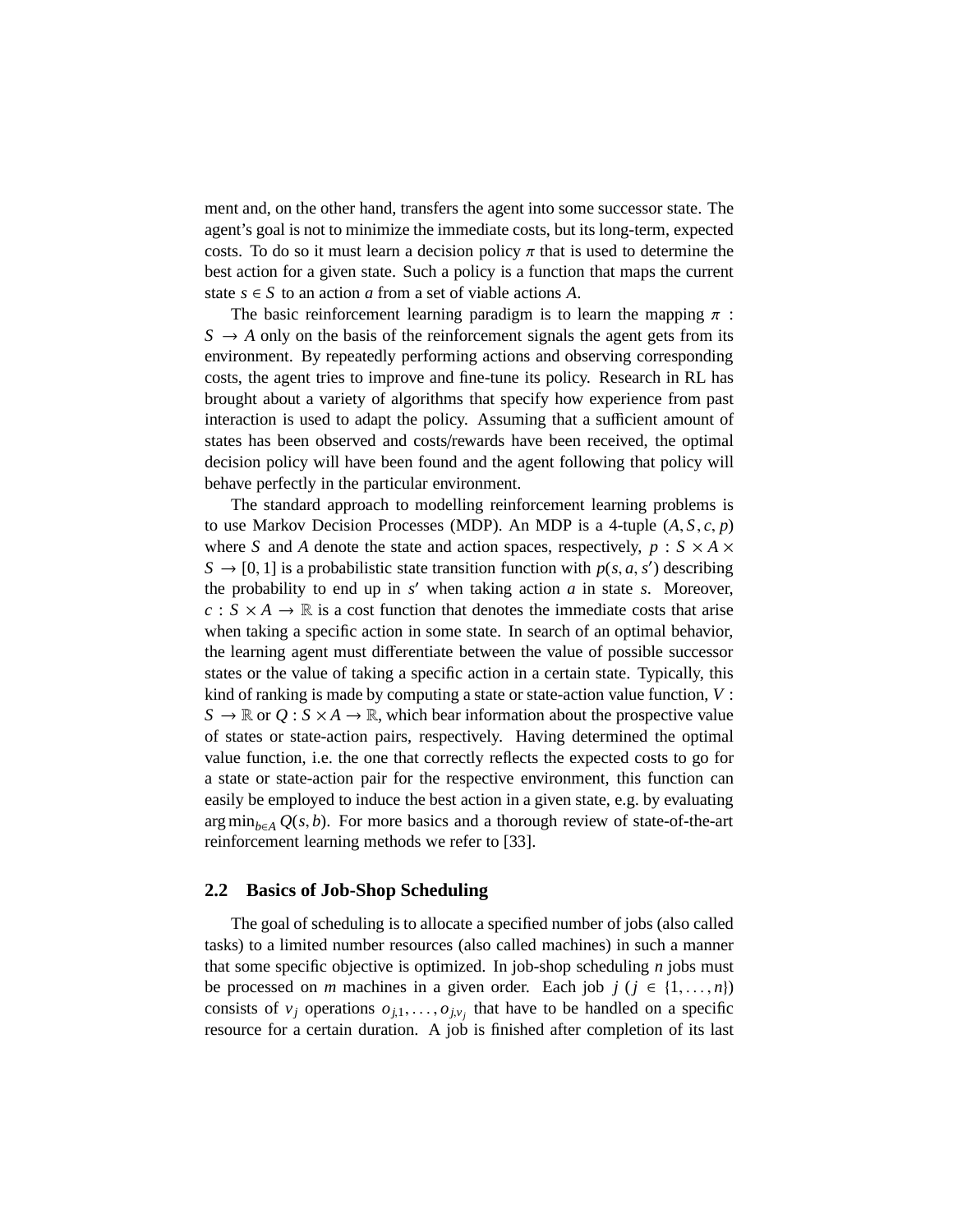operation (completion time *cj*).



**Figure 1.** A simple job-shop scheduling problem instance (ft6) with 6 resources and 6 jobs and a Gantt chart representation of an optimal solution.

Figure 1 shows a  $6\times6$  (6 resources and 6 jobs,  $m = n = 6$ ) problem instance from [22]. In this example, job 2 must first be processed on resource 2 for 8 time units, then go to resource 3 for 5 time steps, and so on. Resource 3 may start processing with job 1, 3, or 5. Over the years, numerous benchmark problem instances like this have been proposed and are publicly available (e.g. from the OR Library [4]). Most of them are, of course, much more complex and certain examples remained unsolved for decades. For other, larger-scale instances there is still no optimal solution known. Common characteristic of these JSSPs is that usually no recirculation is allowed, i.e. that each job has to be processed exactly once on each resource, implying that  $v_j = m$ . Though there are also stochastic scheduling problems, in the scope of this work we focus on deterministic ones only.

In general, scheduling objectives to be optimized all relate to the completion times of the jobs. For example, it may be desired to minimize the jobs' due date violations or the number of jobs that are late. In this paper, however, we focus on the objective of minimizing maximum makespan *Cmax*, which is the length of the schedule  $(C_{max} = max{c_i})$ , since most publications on results achieved for JSSP benchmarks focus on that objective, too. The Gantt chart in Figure 1 shows an optimal solution for that 6×6 benchmark ( $C_{max}$  = 55) whose makespan is 55. For further details on scheduling theory and its applications the reader is referred to [27].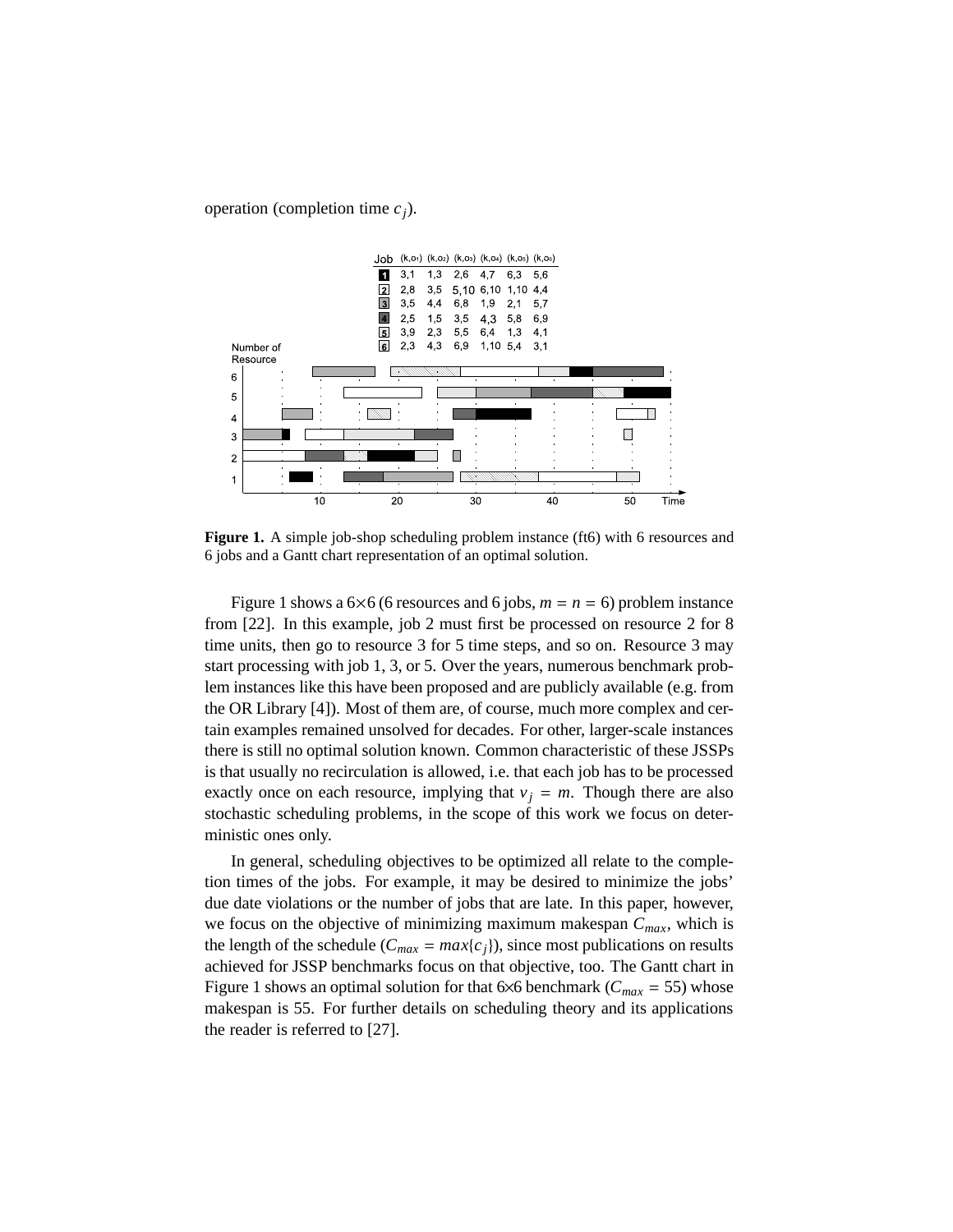## **2.3 Multi-Agent View on Job-Shop Scheduling Problems**

Basically, there are two ways of modelling a JSSP as a Markov Decision Process (MDP, [29]). The straightforward alternative is to interpret a scheduling problems as a *single* MDP. We can represent the state  $s(t) \in S$  of the system by the situation of all resources as well as the processing status of all jobs. Additionally, a terminal state  $s_f$  describes the situation when all jobs have been finished, i.e.  $s_k(t) = s_f$  for all  $t \geq C_{max}$ . An action  $a(t) \in A$  describes the decision of which jobs are to be processed next on the resources. Moreover, we can say that the overall goal of scheduling is to find a policy  $\pi^*$  that minimizes production costs  $c(s, a, t)$  accumulated over time

$$
\pi^{\star} := \min_{\pi} \sum_{t=1}^{C_{max}} c(s, a, t). \tag{1}
$$

Costs may depend on the current situation, as well as on the selected decision, and have to relate closely to the desired optimization goal (e.g. they may occur when a job violates its due date).

The second modelling alternative extends the first one by interpreting JSSPs as a *multi-agent* Markov Decision Process (MMDP, [10]). Here, we associate to each of the *m* resources an agent *k* that locally decides on elementary actions  $a_k(t)$ . So, an element  $a(t) = (a_1(t), \ldots, a_m(t))$  of the joint action space is a vector composed of *m* elementary actions that are assumed to be executed concurrently. For example, starting to process the example in Figure 1 the agent associated to resource  $k = 3$  must decide which job to process next at this resource, where its set of actions at  $t = 1$  is  $A_3(1) = \{1, 3, 5\}.$ 

In scheduling theory, a distinction between *predictive* production scheduling (also called analytical scheduling or offline-planning) and *reactive* scheduling (or online control) is made [9]. While the former assumes complete knowledge over the tasks to be accomplished, the latter is concerned with making local decisions independently. Obviously, a single MDP modelling gives rise to analytical scheduling, whereas the MMDP formulation corresponds to performing reactive scheduling. In the following we prefer the MMDP modelling, hence, doing reactive scheduling, for the following reasons.

- Reactive scheduling features the advantage of being able to react to unforeseen events (like a machine breakdown) appropriately without the need to do complete re-planning.
- Operations Research has to the bigger part focused on analytical scheduling and yielded numerous excellent algorithms (e.g. branch-and-bound)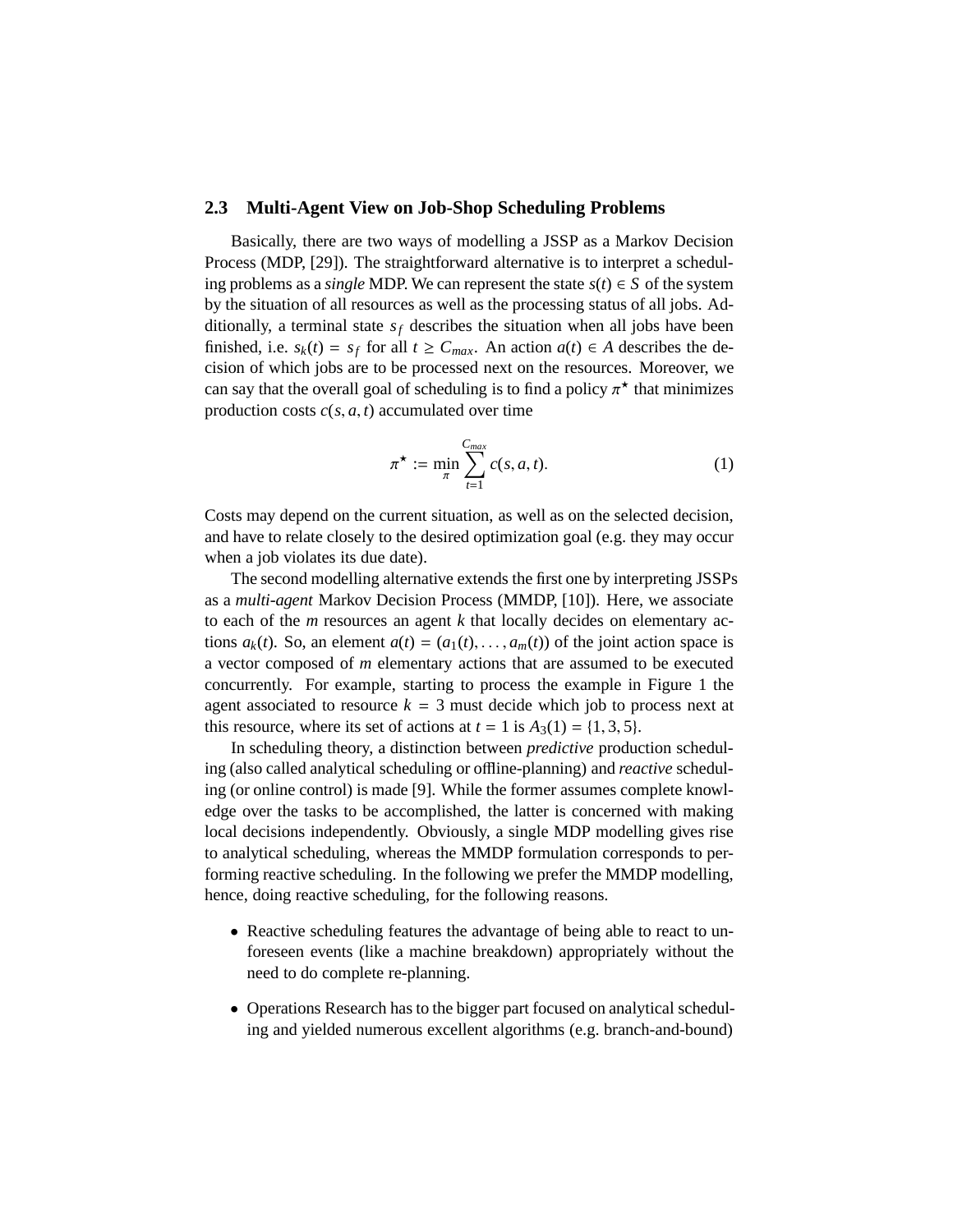capable of finding the optimal schedule in reasonable time when the problem dimension  $(m \times n)$  is not too large and when being provided with complete knowledge over the entire problem. By contrast, reactive scheduling approaches are decentralized by definition and, hence, the task of making globally optimal decisions is aggravated. Accordingly, many interesting open research questions arise.

• From a practical point of view, a centralized control cannot always be instantiated, why the MMDP formulation is of higher impact to realworld applications.

## **2.4 Related Work**

Job-shop scheduling has received an enormous amount of attention in the research literature. As mentioned in Section 2.3, research in production scheduling traditionally distinguishes predictive and reactive solution approaches. Assuming complete knowledge about the entire scheduling problem to be solved (thus about all jobs, their operations and belonging durations as well as about the resources and which operations must be executed on which resource), and aiming at the achievement of global coherence in the process of job dispatching, Operations Research has brought about a variety of predictive scheduling algorithms that yield optimal solutions for individual problem instances – at least up to certain problem sizes, since the computational effort scales exponentially with problem size. By contrast, reactive scheduling approaches support decentralized, local decision making, which is beneficial when no centralized control can be instantiated (e.g. when a factory's resource does not know about the current workload at any other resource) or when quick responses to unexpected events are required. Most of the approaches that utilize ideas from research in Artificial Intelligence to solve scheduling problems belong to the realm of predictive scheduling.

Classical, predictive approaches to solving job-shop scheduling problems cover, for instance, disjunctive programming, branch-and-bound algorithms [2], or the shifting bottleneck heuristic [1]—a thorough overview is given in [28]. Moreover, there is a large number of local search procedures to solve job-shop scheduling problems. These include beam search [25], simulated annealing [34], tabu search [23], greedy randomized adaptive search procedures (GRASP, [8]), as well as squeaky wheel optimization [16]. Furthermore, various different search approaches have been suggested based on evolutionary techniques and genetic algorithms (e.g. [3] or [24]).

In contrast to these analytical methods yielding to search for a single prob-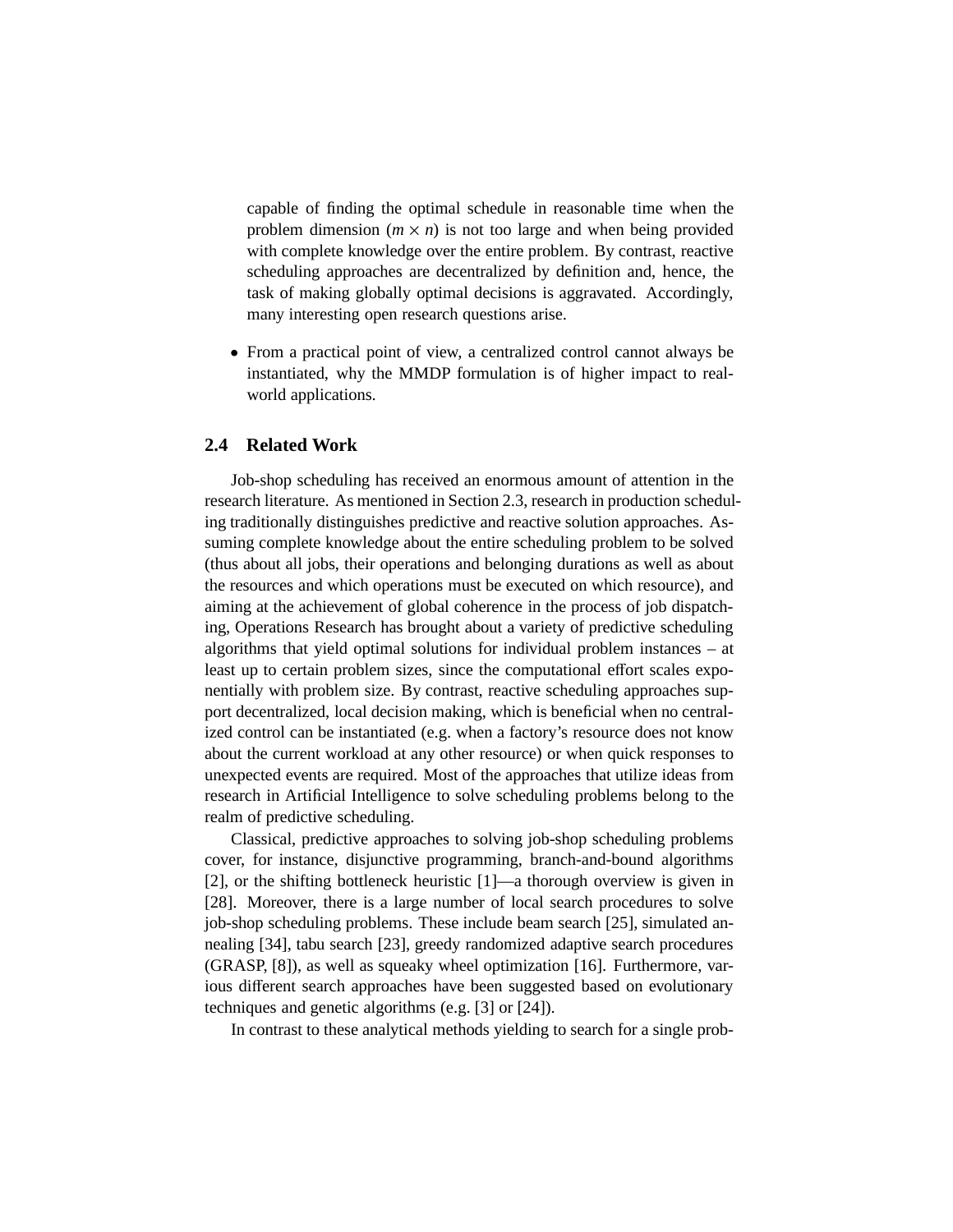lem's best solution, our RL-based approach belongs to the class of reactive scheduling techniques. Most relevant references for reactive scheduling cover simple as well as complex dispatching priority rules (see [26] or [7]). Focusing on job-shop scheduling with blocking and no-wait constraints, in [20] the authors develop heuristic dispatching rules (such as AMCC, cf. Section **??**) that are suitable for online control. but that benefit from having a global view onto the entire plant when making their dispatch decisions.

Using our reactive scheduling approach, the finally resulting schedule is not calculated beforehand, viz before execution time. Insofar, our RL approach to job-shop scheduling is very different from the work of Zhang and Dietterich [38] who developed a repair-based scheduler that is trained using the temporal difference reinforcement learning algorithm and that starts with a critical-path schedule and incrementally repairs constraint violations. Mahadevan et al. have presented an average-reward reinforcement learning algorithm for the optimization of transfer lines in production manufacturing which resembles a simplifying specialization of a scheduling problem. They show that the adaptive resources are able to effectively learn when they have to request maintenance [19], and that introducing a hierarchical decomposition of the learning task is beneficial for obtaining superior results [35]. Another repairbased approach relying on an intelligent computing algorithm is suggested by [37] who make use of case-based reasoning and a simplified reinforcement learning algorithm to achieve adaptation to changing optimization criteria.

## **3 A Multi-Agent Reinforcement Learning Approach to Reactive Production Scheduling**

In this section, we propose an approach to production scheduling problems that allows to combine the desire for obtaining near-optimal solutions with the ability to perform reactive scheduling, realized by resource-coupled scheduling agents that make their dispatching decisions in real-time. The dispatching rules implemented by the agents are, however, not fixed, but are autonomously adapted instead by getting feedback of the overall dynamic behavior of the whole production plant.

## **3.1 System Architecture**

As described in Section 2.3 we adopt a multi-agent perspective on performing job-shop scheduling. So, to each of the resources we attach an adaptive agent that is capable of improving its dispatching behavior with the help of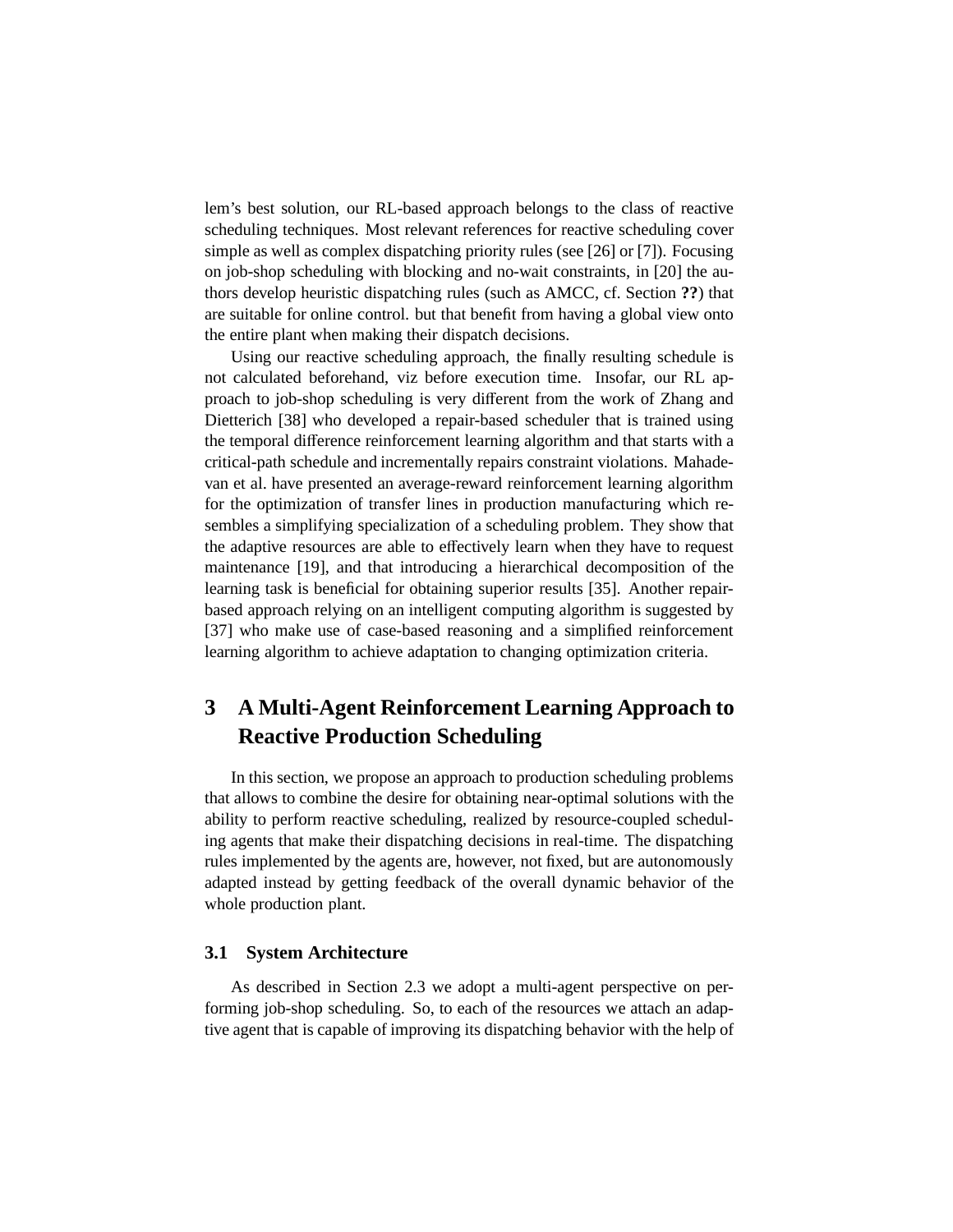reinforcement learning. The agents' task is to decide which job to process next out of the set of jobs that are currently waiting for further processing at some resource. Accordingly, an agent cannot take an action at each discrete time step *t*, but only after its resource has finished one operation. Therefore, the agent makes its decisions after time intervals whose lengths ∆*t<sup>k</sup>* are determined by the durations of the operations processed.

The global view  $s(t)$  on the plant, including the situation at all resources and the processing status of all jobs, would allow some classical solution algorithm (like a branch-and-bound method) to construct a disjunctive graph for the problem at hand and solve it. In this respect, however, we introduce a significant aggravation of the problem: First, we require a reactive scheduling decision in each state to be taken in real-time, i.e. we do not allot arbitrary amounts of computation time. Second, we restrict the amount of state information the agents get. Instead of the global view, each agent *k* has a local view *sk*(*t*) only, containing condensed information about its associated resource and the jobs waiting there. On the one hand, this partial observability increases the difficulty in finding an optimal schedule. On the other hand, it allows for complete decentralization in decision-making, since each agent is provided with information only that are relevant for making a local decision at resource *k*. This is particularly useful in applications where no global control can be instantiated and where communication between distributed working centers is impossible. Nevertheless, the number of features provided to a single agent, viz the local view, is still large and forces us tackle a high-dimensional continuous state-action space.

The feature vectors representing states  $s_k \in S$  and actions/jobs  $a_k \in A_k$ , as generated by the resources' local view, have to exhibit some relation to the future expected costs, hence to the makespan, and must allow for a comprehensive characterization of the current situation. Moreover, it is advisable to define features that represent properties of typical problem classes instead of single problem instances, so that acquired knowledge is general and valid for similar problems as well. With respect to the desired real-time applicability of the system, the features should also be easy to compute, enabling a maximum degree of reactivity. State features depict the current situation of the resource by describing its processing state and the set  $A_k$  of jobs currently waiting at that resource. That job set characterization includes the resource's current workload, an estimation of the earliest possible job completion times, or the estimated makespan. Furthermore, we capture characteristics of *A<sup>k</sup>* by forming relations between minimal and maximal values of certain job properties over the job set (like operation duration times or remaining job processing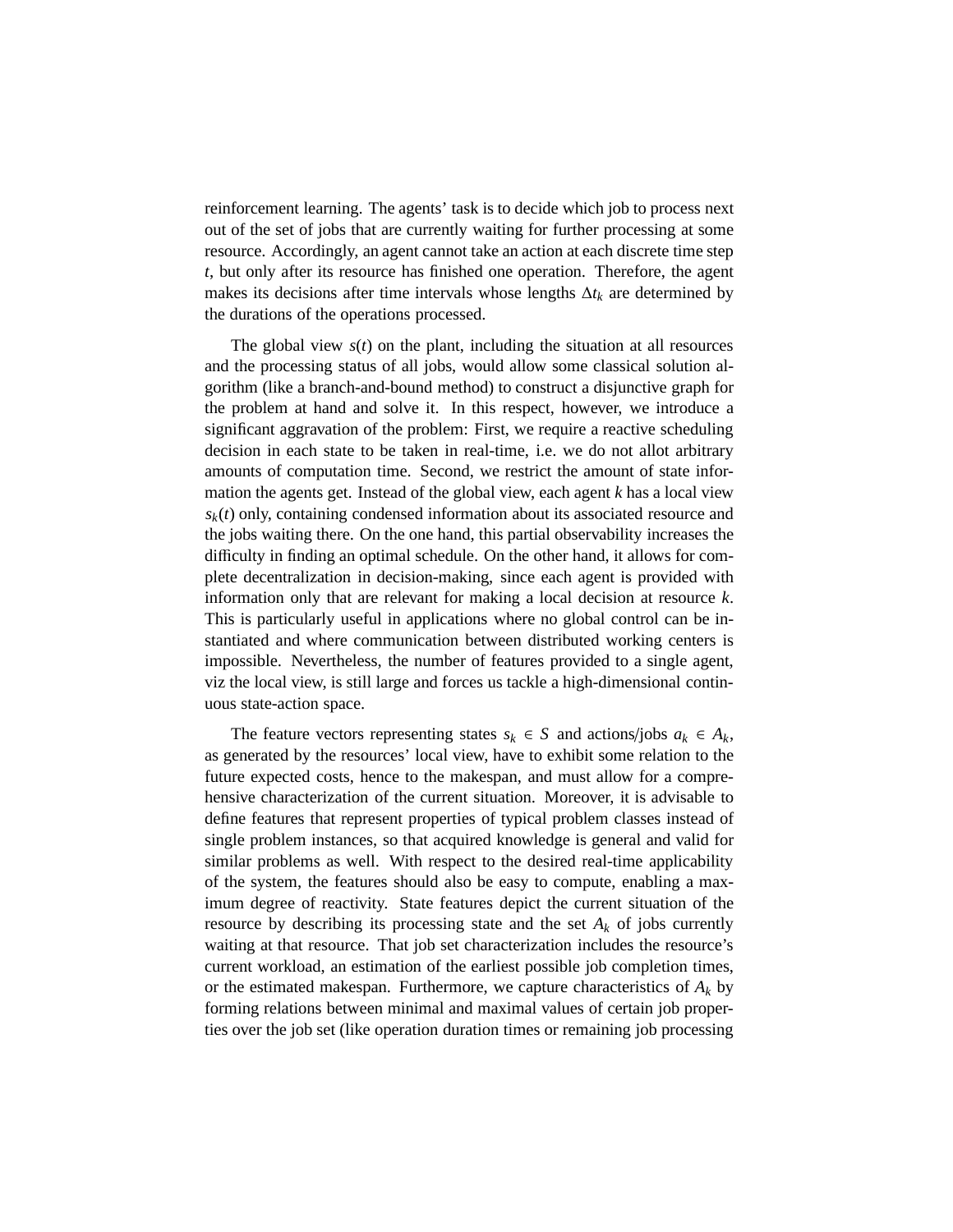times). Action features characterize single jobs  $a_k$  from  $A_k$  currently selectable by *k*. Here, we aim at describing makespan-oriented properties of individual jobs (like processing time indices), as well as immediate consequences to be expected when processing that job next, viz the properties of the job's remaining operations (e.g. the relative remaining processing time). Apart from that, action features cover the significance of the next operation  $o_{j_i, next}$  of job  $j_i$ (e.g. its relative duration).

## **3.2 Details of the Learning Algorithm**

When there is no explicit model of the environment and of the cost structure available, Q learning [36] is one of the RL methods of choice to learn a value function for the problem at hand, from which a control policy can be derived. The Q function  $Q : S \times A \rightarrow \mathbb{R}$  expresses the expected costs when taking a certain action in a specific state. The Q update rule directly updates the values of state-action pairs according to

$$
Q(s, a) := (1 - \alpha)Q(s, a) + \alpha(c(s, a, \overline{s}) + \gamma \min_{b \in A(\overline{s})} Q(\overline{s}, b))
$$
 (2)

where  $\alpha$  is the learning rate,  $\gamma$  the discount factor, and where the successor state  $\overline{s}$  and the immediate costs  $c(s, a, \overline{s})$  are generated by simulation or by interaction with a real process. For the case of finite state and action spaces where the Q function can be represented using a look-up table, there are convergence guarantees that say that Q learning converges to the optimal value function  $Q^{\star}$ , assumed that all state-action pairs are visited infinitely often and that  $\alpha$  diminishes appropriately. Given convergence to  $Q^*$ , the optimal policy  $\pi^*$  can be induced by greedy exploitation of *Q* according to  $\pi^*(s) = \arg \min_{a \in A(s)} Q^*(s, a)$ .

Since our approach enforces a distributed decision-making by independent agents, the Q update rule is implemented within each learning agent and adapted to the local decision process ( $\alpha = 1$  for better readability):

$$
Q_k(s_k(t), a_k(t)) := C_{sa}(t, \Delta t_k)
$$
  
 
$$
+ \gamma \min_{b \in A_k(t + \Delta t_k)} Q_k(s_k(t + \Delta t_k), b)
$$
 (3)

This learning rule establishes a relation between the local dispatching decisions and the overall optimization goal, since the global immediate costs are taken into consideration (e.g. costs caused due to tardy jobs). Since a resource is not allowed to take actions at each discrete time step<sup>2</sup>,  $C_{sa}$  collects the immediate

<sup>&</sup>lt;sup>2</sup>After having started operation  $o_{j_i}$  the resource remains busy until that operation is finished.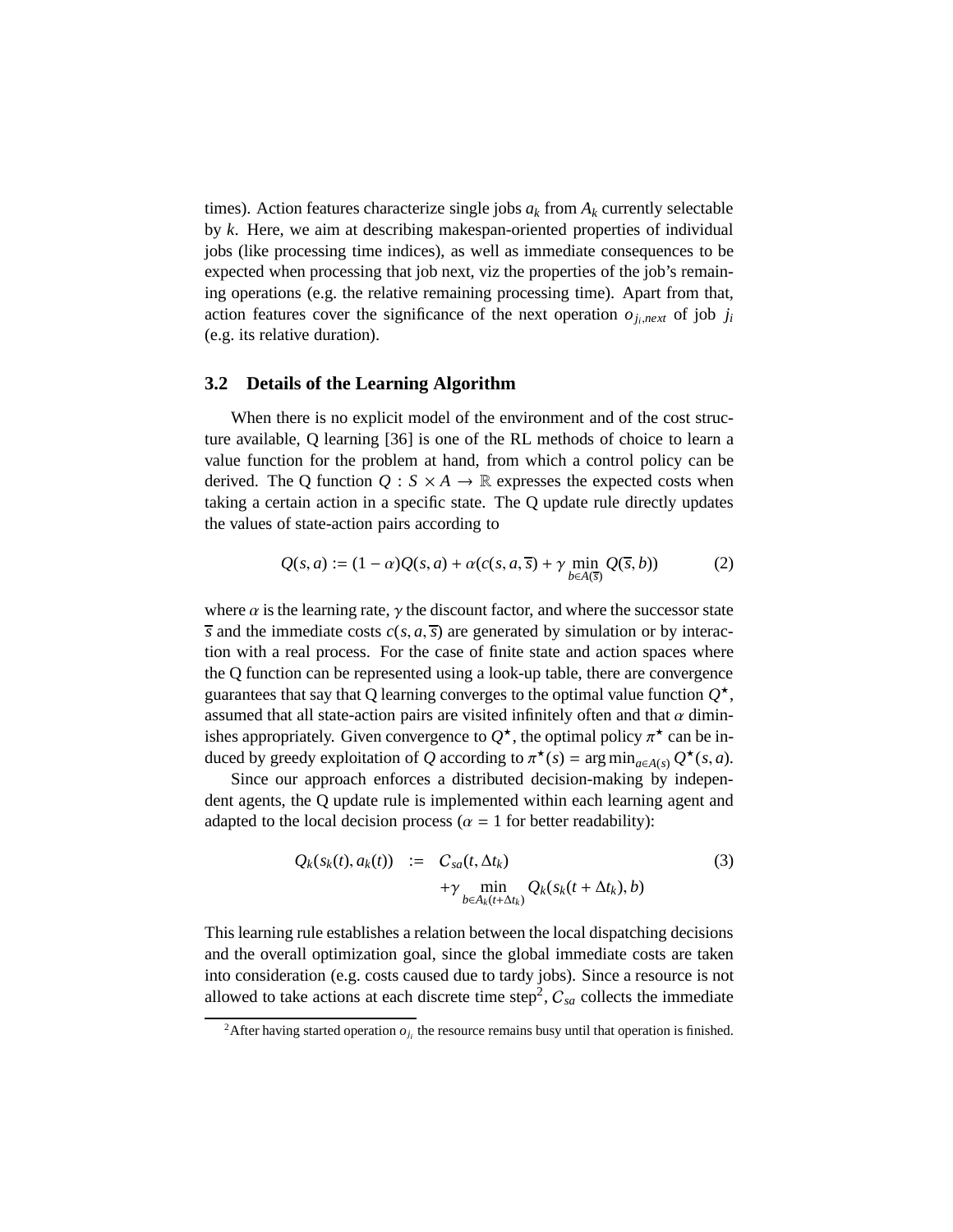global costs arising between *t* and the next decision time point *t*+∆*t<sup>k</sup>* according to

$$
C_{sa}(t,\Delta t_k) := \sum_{i=t}^{t+\Delta t_k} C(s,a,i). \tag{4}
$$

If we assume convergence of  $Q_k$  to the optimal local value function  $Q_k^*$ , we obtain a predictor of the expected accumulated global costs that will arise, when in state  $s_k$  a job denoted by  $a_k$  would be processed next. Then, a policy  $\pi$ that exploits  $Q_k$  *greedily* will lead to optimized performance of the scheduling agent. A policy greedily exploiting the value function chooses its action  $a_k(t)$ as follows

$$
a_k(t) := \pi(s_k, a_k, t) = \min_{b \in A_k(t)} Q_k(s_k(t), b).
$$
 (5)

As indicated in the Introduction, we distinguish between the learning and the application phases of the agents' dispatching policies. During the latter, the learned  $Q_k$  function is exploited greedily according to Equation 5. During the former, updates to  $Q_k$  are made (cf. Equation 4) and an exploration strategy is pursued which chooses random actions with some probability.

Assuming a typical  $m \times n$  job-shop scheduling problem, it is clear that the transition graph of the system is acyclic and the number of states till reaching *sf* is finite. Therefore, all policies are always proper and the problem horizon is finite, why  $\gamma$  can safely be set to one (no discounting).

When considering a single job-shop problem, the number of possible states is, of course, finite. The focal point of our research, however, is not to concentrate just on individual problem instances, but on arbitrary ones. Hence, we need to assume the domain of Q to be infinite or even continuous, and will have to employ a function approximation mechanisms to represent it.

A crucial precondition for our adaptive agent-based approach to learning to make sophisticated scheduling decisions is that the global direct costs (as feedback to the learners) coincide with the overall objective of scheduling. We define the global costs  $C$  to be the sum of the costs that are associated with the resources (sum over *k*) and jobs (sum over *i*):

$$
C(s, a, t) := \sum_{k=1}^{m} u_k(s, a, t) + \sum_{i=1}^{n} r_{j_i}(s, a, t)
$$
 (6)

When focusing on minimizing overall tardiness, it is possible to set  $u_k \equiv 0$  and to let  $r_{j_i}$  capture the tardiness  $T_{j_i} = max(0, c_{j_i} - d_{j_i})$  of the jobs by

$$
r_{j_i}(s, a, t) := \begin{cases} T_{j_i}, & \text{if } j_i \text{ is being finished at } t \\ 0, & \text{else} \end{cases}
$$
 (7)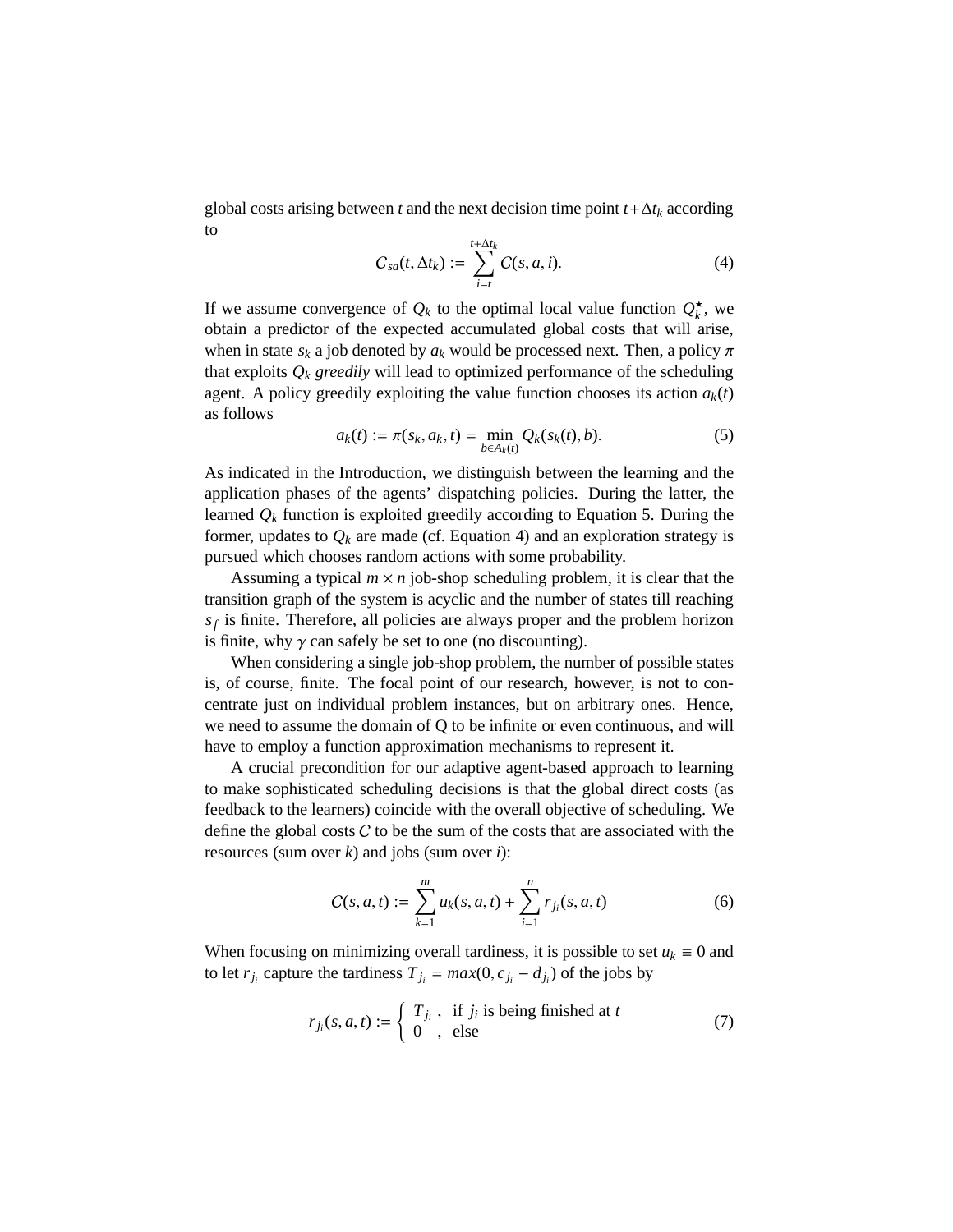A disadvantage of that formulation is that the cost function does not reflect when the tardiness actually occurs. Since that information may help the learning algorithm, we prefer the following, equivalent formulation, which assigns costs at each time step during processing:

$$
r_{j_i}(s, a, t) := \begin{cases} 1, & \text{if } j_i \text{ is } \text{tary at } t \\ 0, & \text{else} \end{cases}
$$
 (8)

Equations 7 and 8 are no longer useful when the overall objective is to minimize the makespan *Cmax* of the resulting schedule. Accordingly, information about tardy jobs or finishing times *cj<sup>i</sup>* of individual jobs provide no meaningful indicator relating to the makespan. However, the makespan of the schedule is minimized, if as many resources as possible are processing jobs concurrently and if as few as possible resources with queued jobs are in the system: Usually, a high utilization of the resources implies a minimal makespan [27], i.e. the minimal makespan of a non-delay schedule<sup>3</sup> is achieved when the number of time steps can be minimized during which jobs are waiting for processing at the resources' queues. This argument gives rise to setting  $r_{i} \equiv 0$  and to defining

$$
u_k(s, a, t) := |\{ j_i \mid j_i \text{ queued at } k \}|
$$
 (9)

so that high costs are incurred when many jobs, that are waiting for further processing, are in the system and, hence, the overall utilization of the resources is poor.

#### **3.3 Value Function Approximation with Neural Networks**

Since an agent's value function  $Q_k$  has an infinite domain, we need to employ some function approximation technique to represent it. In this work, we use multilayer perceptron neural networks to represent the state-action value function. On the one hand, feed-forward neural networks are known to be capable of approximating arbitrarily closely any function  $f: D \to \mathbb{R}$  that is continuous on a bounded set *D* [15]. On the other hand, we aim at exploiting the generalization capabilities of neural networks yielding general dispatching policies, i.e. policies which are not just tuned for the situations encountered during training, but which are general enough to be applied to unknown situations, too. Input to a neural net are the features (cf. Section 3.1) describing the situation of the resource as well as single waiting jobs<sup>4</sup>. Thus, the neural

<sup>&</sup>lt;sup>3</sup>Concerning the discussion of considering non-delay vs. delay schedules we refer to Section 5.5.

<sup>&</sup>lt;sup>4</sup>In the experiments whose results we describe in Section 5, we made use of seven state features and six action features, hence having 13 inputs to the neural network.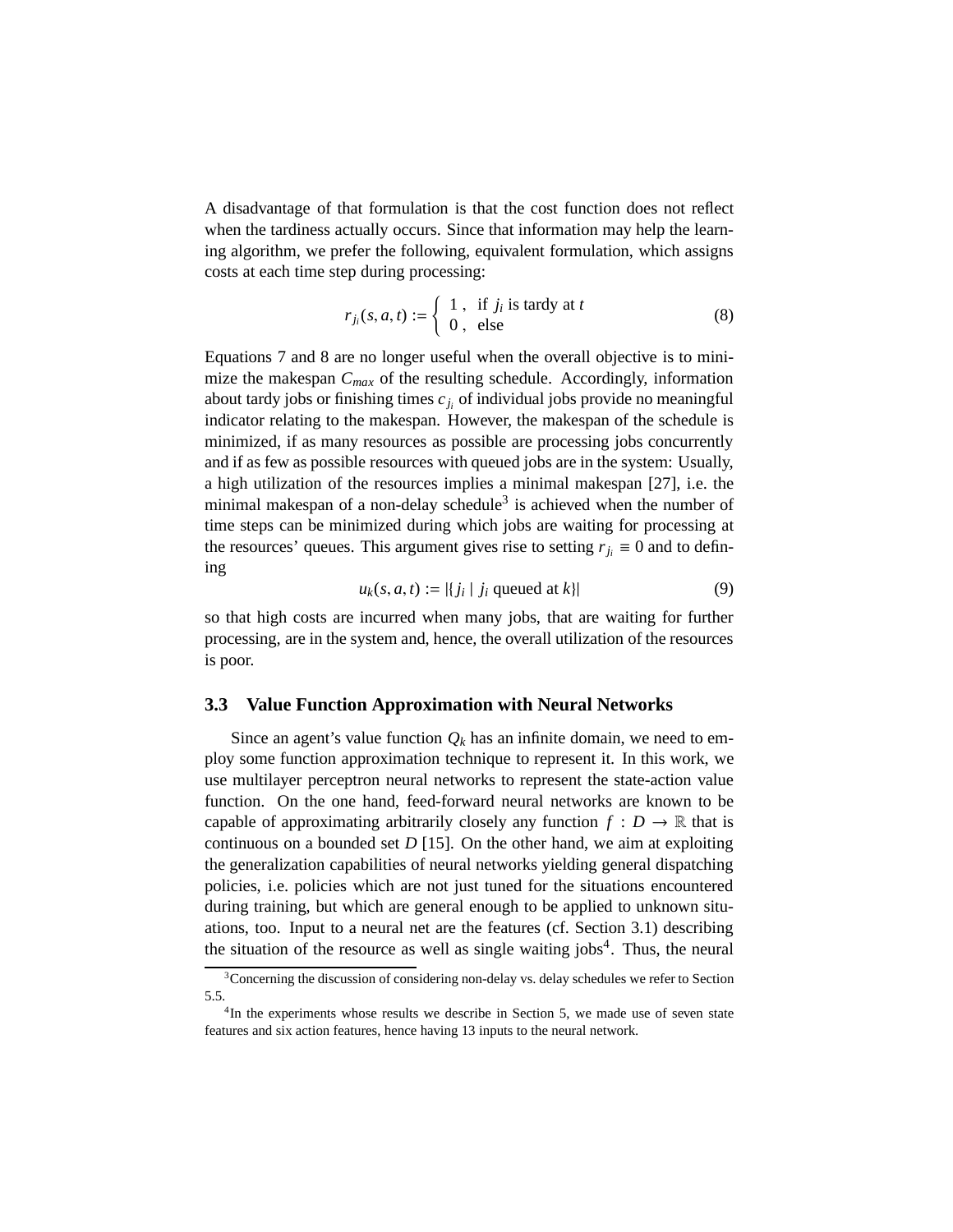network's output value  $Q_k(s_k, a_k)$  directly reflects the priority value of the job corresponding to action  $a_k$  depending on the current state  $s_k$  (see Figure 2).



**Figure 2.** Representing the state-action value function with a neural network whose input are state and action features describing the resource's current situation. The first operation of each of the jobs 2, 4, and 6 has to be processed on resource  $r_2$ .

A critical question concerns the convergence of the learning technique to a (near-)optimal decision policy when used in conjunction with value function approximation. In spite of a number of advantages, neural networks are known to belong to the class of "exaggerating" value function approximation mechanisms [14] and as such feature the potential risk of diverging. There are, however, several methods for coping with the danger of non-convergent behavior of a value function-based reinforcement learning method and to reduce the negative effects of phenomenons like chattering and policy degradation. Since a thorough discussion of that concern is beyond the scope of this article, we refer to relevant literature [5, 6, 21].

In order to be able to safely apply our learning approach to reactive scheduling to complex benchmark problems, we rely on *policy screening*, a straightforward, yet computationally intensive method for selecting high-quality policies in spite of oscillations occurring during learning (suggested by Bertsekas and Tsitsiklis [5]): We let the policies generated undergo an additional evaluation based on simulation (by processing problems from a separate set of screening scheduling problems  $S<sub>S</sub>$ ), which takes place in between single iterations of the NFQ learning algorithm (see Section 4.1). As a result, we can determine the actual performance of the policy represented by the Q function in each iteration of the algorithm and, finally, detect and return the best policy created.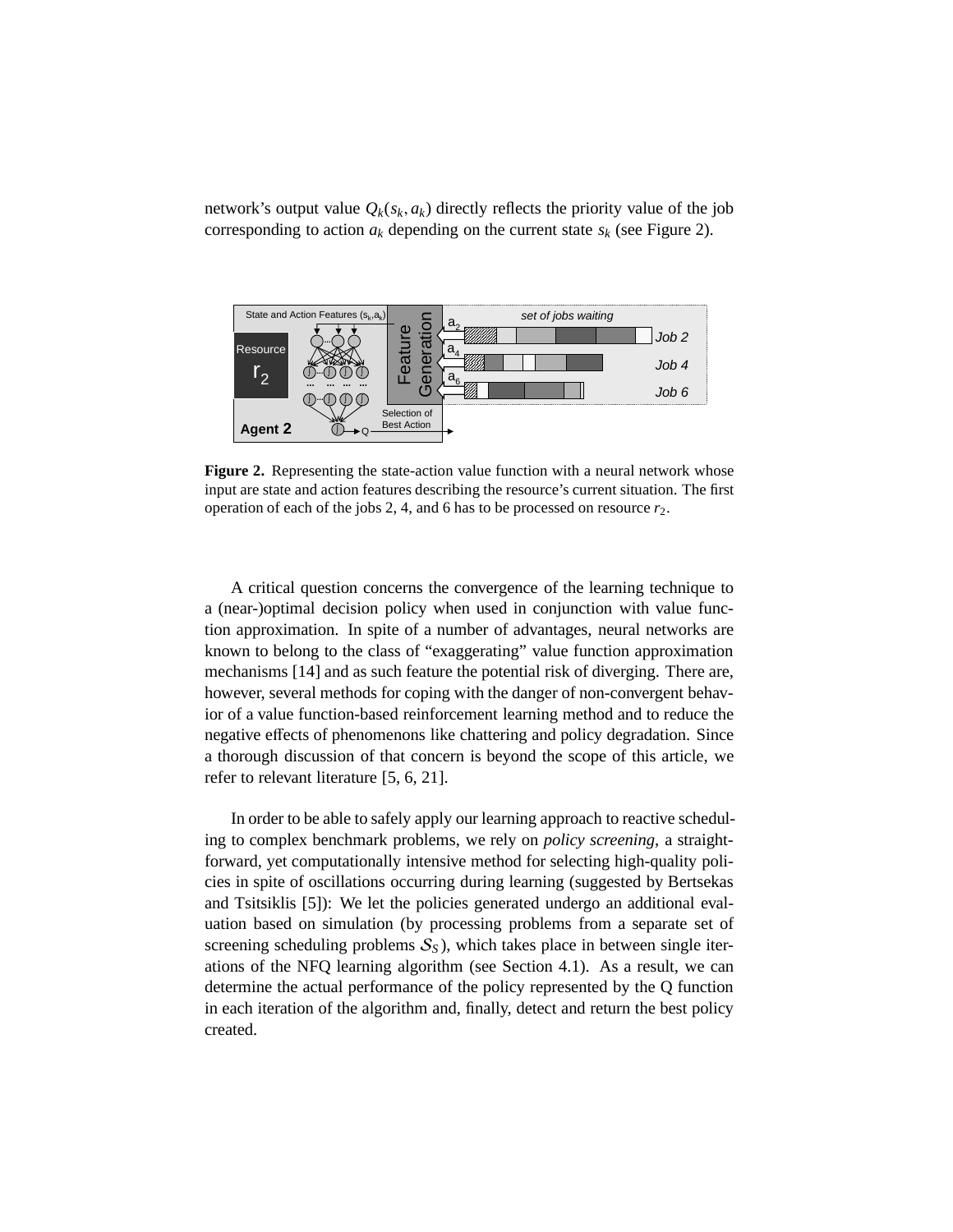## **4 Fitted Q Iteration with Neural Networks and Optimistic Assumption**

In Section 3, we have outlined the general characteristics and several design decision of our learning framework. The important issue of how to update the agents' state-action value functions  $Q_k$ , however, has been touched only briefly: Equation 4 provides an adaptation of the general Q learning update rule to the type of learning problems we are considering, by means of which data-inefficient online Q learning without an attempt to enforce coordination between multiple agents may be realized. In the following, however, we address the problems of utmost efficient training data utilization and adequate inter-agent coordination, which are of fundamental importance for obtaining learning results of high quality.

## **4.1 Training Data Utilization**

In Section 3.2 we have pointed to the distinction between the learning and the application phase of our adaptive scheduling approach. During the learning phase, a set  $S_L$  of scheduling problem instances is given – these problems are processed on the plant repeatedly, where the agents are allowed to schedule jobs randomly, i.e. to not greedily exploit their  $Q_k$ , with some probability, obtaining new experiences that way. In principle, it is possible to perform an update on the state-action value function according to Equation 4 after each state transition. However, in the light of problem dimensions that are considerable from a reinforcement learning perspective, it is inevitable to foster fast improvements of the learned policy by exploiting the training data as efficiently as possible. For this purpose, we revert to neural *fitted Q iteration*.

Fitted Q iteration denotes a batch (also termed off-line) reinforcement learning framework, in which an approximation of the optimal policy is computed from a finite set of four-tuples [12]. The set of four-tuples  $\mathbb{T} = \{ (s^i, a^i, c^i, \overline{s}^i) | i =$  $1, \ldots, p$  may be collected in any arbitrary manner and corresponds to single "experience units" made up of states  $s^i$ , the respective actions  $a^i$  taken, the immediate costs  $c^i$  incurred, as well as the successor states  $\bar{s}^i$  entered. The basic algorithm takes T, as well as a regression algorithm as input, and after having initialized  $\tilde{Q}$  and a counter *q* to zero, repeatedly processes the following three steps until some stop criterion becomes true:

- 1. increment *q*
- 2. build up a training set  $F$  for the regression algorithm according to:  $\mathbb{F} := \{ (in^i, out^i) | i = 1, ..., p \}$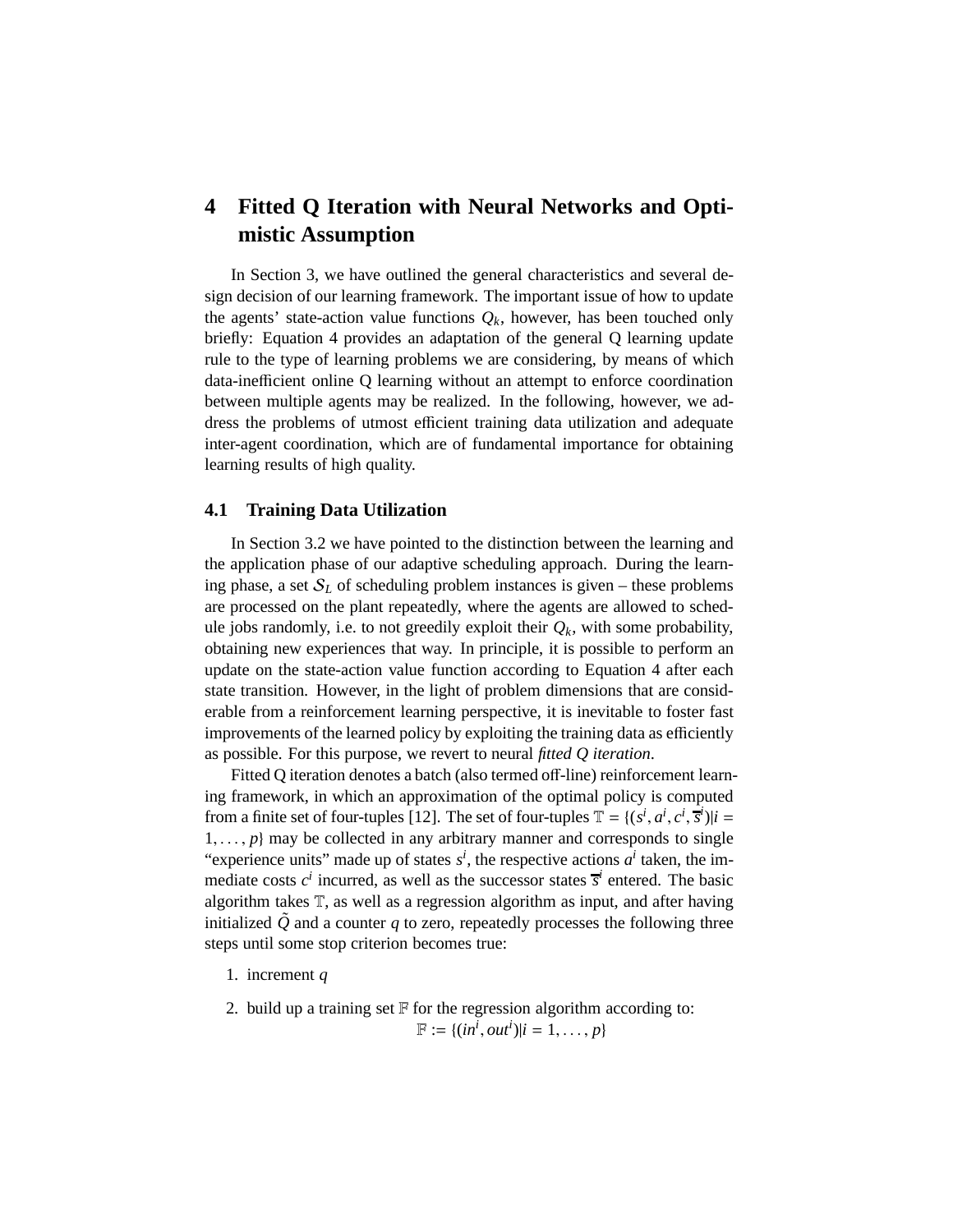where  $in^i = (s^i, a^i)$  and  $out^i = c^i + \gamma \min_{b \in A(s^i)} \tilde{Q}^{q-1}(\overline{s}^i, b)$ 

3. use the regression algorithm and the training set  $\mathbb F$  to induce an approximation  $\tilde{Q}^q$  :  $S \times A \to \mathbb{R}$ 

Subsequently, we consider neural fitted Q iteration (NFQ, [30]), a realization of fitted Q iteration where multi-layer neural networks are used to represent the Q function and an enhanced network weight update rule is employed (step 3). NFQ is an effective and efficient RL method for training a Q value function that requires reasonably few interactions with the scheduling plant to generate dispatching policies of high quality. We will discuss an adaptation of NFQ to be used in the scope of this work in the next section.

## **4.2 Inter-Agent Coordination**

In the literature on multi-agent learning, a distinction between joint-action learners and independent learners is made [11]. The former can observe their own, as well as the other agents' action choices. Consequently, in that case the multi-agent MDP can be reverted to a single-agent MDP with an extended action set and be solved by some standard method. Here, however, we concentrate on independent learners because of the following reasons:

- 1. We want to take a fully distributed view on multi-agent scheduling. The agents are completely decoupled from one another, get local state information, and are not allowed to share information via communication.
- 2. Decision-making shall take place in a distributed, reactive manner. Hence, no agent will be aware of the jobs being processed next on other resources.
- 3. The consideration of joint-action learners with global view on the plant would take us nearer to giving all agents the ability to, e.g., construct a disjunctive graph for the scheduling problem at hand and use some classical solution method to solve it. With respect to 1) and 2), the intended application of learned scheduling policies to unknown situations and in presence of unexpected events, this is exactly what we intend to avoid.

We are, of course, aware that the restrictions that we impose on our learning agents depict a significant problem aggravation when compared to the task of finding an optimal schedule with some analytical algorithm and full problem knowledge.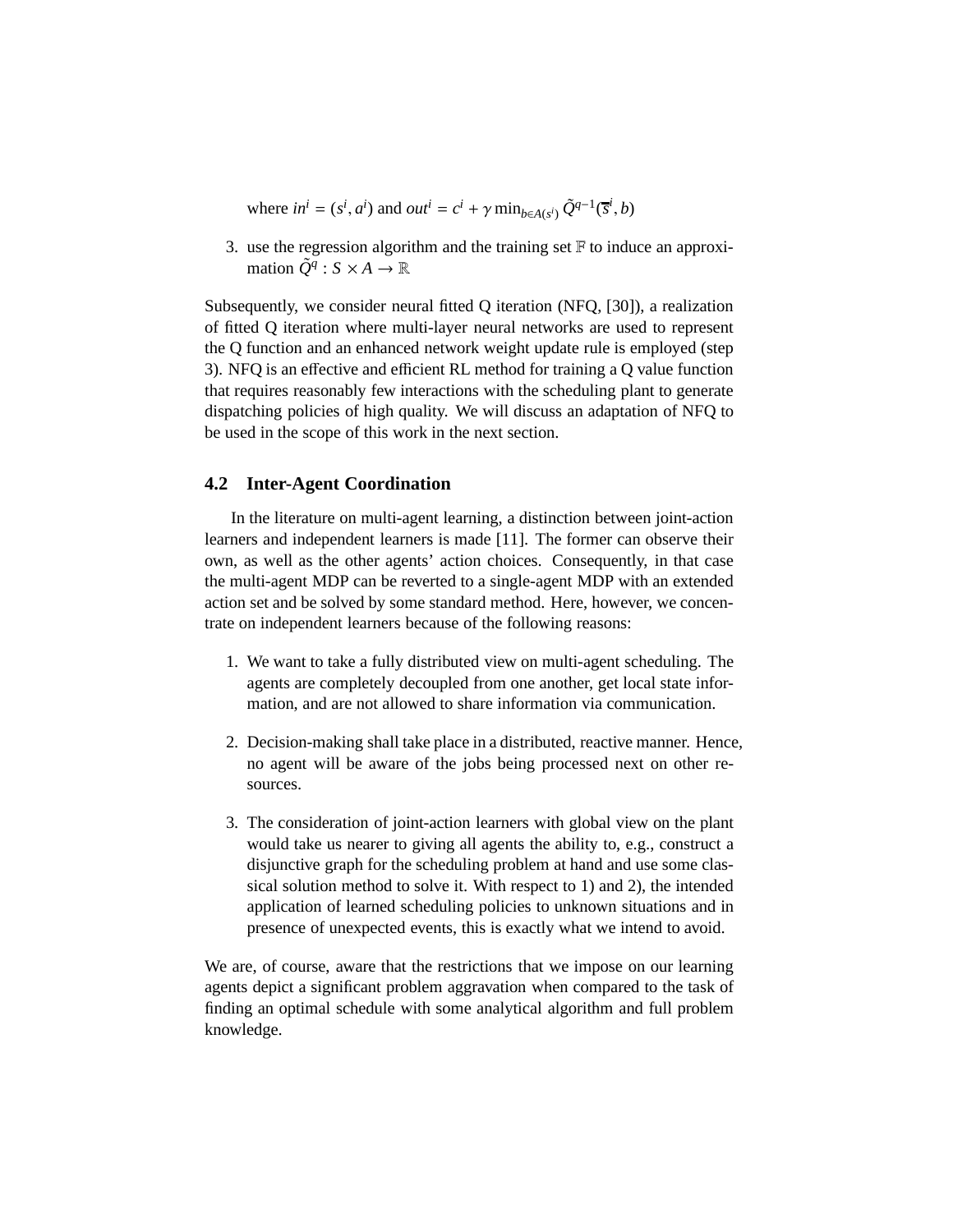Given the fact that the scheduling benchmarks to which we intend to apply our learning framework are deterministic, we can employ a powerful mechanism for cooperative multi-agent learning during the learning phase permitting all agents to learn in parallel. Lauer and Riedmiller [17] suggest an algorithm for distributed Q learning of independent learners using the so called optimistic assumption (OA). Here, each agent *assumes* that all other agents act optimally, i.e. that the combination of all elementary actions forms an optimal joint-action vector. Given the standard prerequisites for Q learning, it can be shown that the optimistic assumption Q iteration rule (with current state *s*, action *a*, successor state *s* ′ )

$$
Q_k(s, a) := \max\{Q_k(s, a), r(s, a) + \gamma \max_{b \in A(s')} Q_k(s', b)\}
$$
(10)

to be applied to agent-specific local  $Q$  functions  $Q_k$  converges to the optimal  $Q$ <sup>★</sup> function in a deterministic environment, if initially  $Q_k$  ≡ 0 for all *k* and if the immediate rewards  $r(s, a)$  are always larger or equal zero. Hence, the basic idea of that update rule is that the expected returns of state-action pairs are captured in the value of  $Q_k$  by successively taking the maximum. For more details on that algorithm and on the derivation of coordinated agent-specific policies we refer to [17].

For the benchmark problems we are tackling in this work, we have to take the following two facts into consideration: First, we are using the notion of costs instead of rewards, so that small Q values correspond to "good" stateaction pairs incurring low expected costs (though we assume all immediate global costs to be larger or equal zero, cf. Equation 9). Second, we perform batch-mode learning by first collecting a large amount of training data (state transition tuples) and then calculating updated values to the Q functions.

To comply with these requirements, we suggest an offline reinforcement learning method that adapts and combines neural fitted Q iteration and the optimistic assumption Q update rule. In Figure 3, we give a pseudo-code realization of neural fitted Q iteration using the optimistic assumption (OA-NFQ). The distinctive feature of that algorithm lies in step 1 where a reduced (optimistic) training set  $\heartsuit$  with  $|\heartsuit| = p'$  is constructed from the original training tuple set  $\mathbb{T}$  ( $|\mathbb{T}| = p \geq p'$ ). In a deterministic environment where scheduling scenarios from a fixed set  $S_L$  of problems are repeatedly processed during the learning phase, the probability of entering some state  $s_k$  more than once is larger than zero. If in  $s_k$  a certain action  $a_k \in A(s_k)$  is taken again, when having entered  $s_k$  for a repeated time, it may eventually incur very different costs because of different elementary actions selected by other agents. The definition of  $\odot$  basically realizes a partitioning of  $\mathbb T$  into  $p'$  clusters with respect to identical values of  $s_k$  and  $a_k$  (steps 1a and 1b). In step 1c the optimistic assumption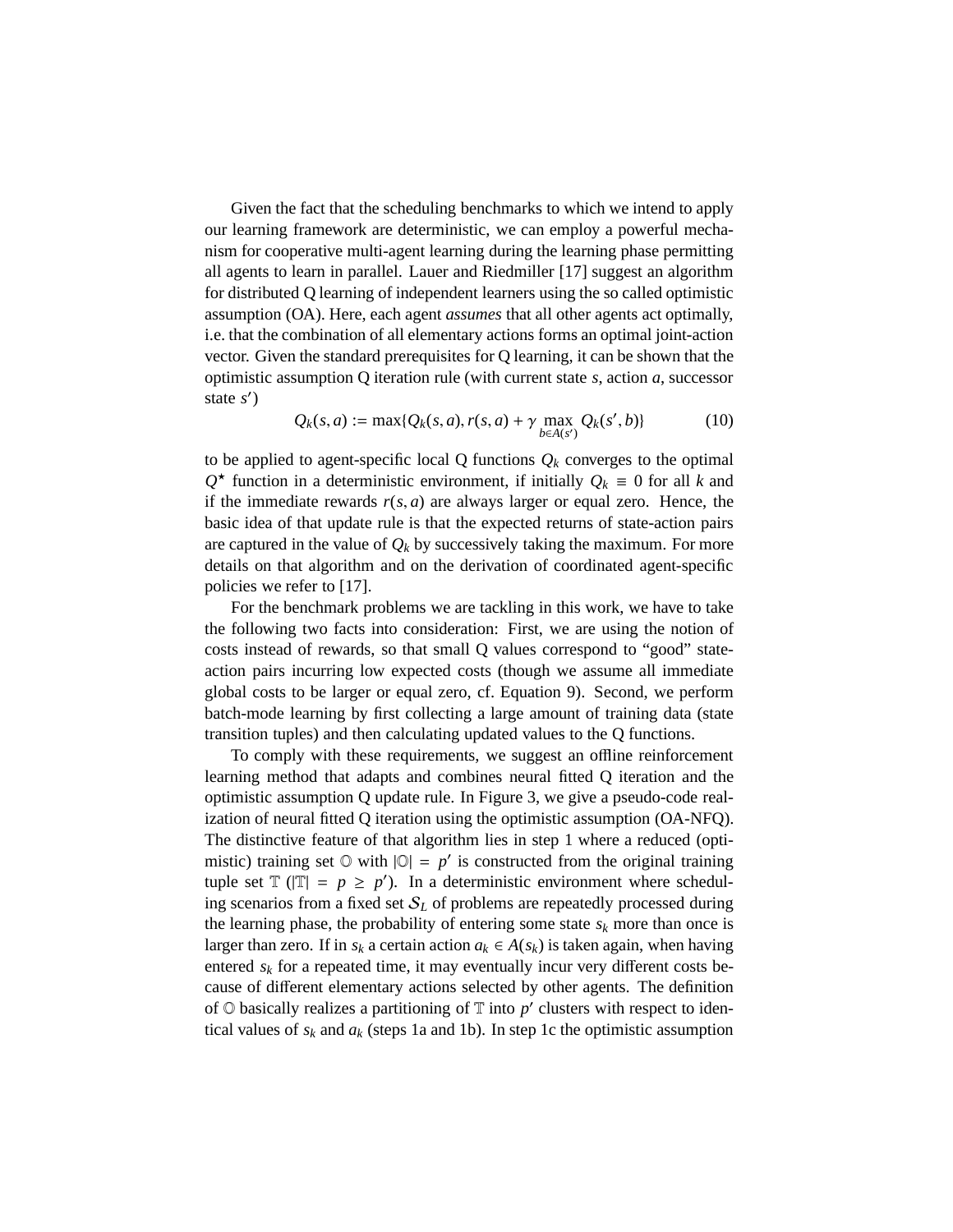is applied which corresponds to implicitly assuming the best joint action vector covered by the experience collected so far, i.e. assuming the other agents have taken optimal elementary actions that are most appropriate for the current state and the agent's own elementary action  $a_k$ . Thus, the target value  $out<sup>j</sup>$  for some state-action pair  $in^j = (s^j, a^j)$  is the minimal sum of the immediate costs and discounted costs to go over all tuples  $(s^j, a^j, \cdot, \cdot) \in \mathbb{T}$ .

**Input:** number of Q iterations  $N \in \mathbb{N}$ , training set  $\mathbb{T}_k = \{(s_k(t), a_k(t), c(s, a, t), s_k(t_{next}))\}$  $| t \in \text{set of decision time points}$ for better readability abbreviated as  $\mathbb{T}_k = \{(s^i, a^i, c^i, \overline{s}^i)|i = 1, \ldots, p\}$ **Output:** state-action value function  $Q_k^{(top)}$ *k*  $\mathbf{init} \; Q_{\iota}^{(0)}$  $\binom{00}{k}$  ≡ 0 **for**  $q = 0$  **to**  $N - 1$  //*Q* iterations 1. **generate** optimistic training set  $\mathbb{O} = \{ (in^j, out^j) | j = 1, ..., p' \}$  with  $p' \leq p$ **with** (a)  $\forall in^{j} \exists i \in \{1, ..., p\}$  with  $in^{j} = (s^{i}, a^{i})$ (b)  $in^i \neq in^j \ \forall i \neq j \ (i, j \in \{1, \ldots, p'\})$ (c)  $out^j := \min$  $(s^i, a^i, c^i, \overline{s}^i) \in \mathbb{T}_k$ ,  $(s^i, a^i) = in^j$  $\left(c_i + \gamma \min_{b \in A(s')} Q_k^{(q)}\right)$  $\binom{q}{k}(s'_i,b)$ (11) 2. **train** neural network given  $\odot$  to induce a new Q function  $Q_k^{(q+1)}$ *k* 3. **do** policy screening to evaluate  $\pi_{Q_k^{(q+1)}}$  and memorize  $Q_k^{(top)}$  $\mathcal{Q}_k^{(top)} := Q_k^{(q+1)}$ *k* in case of a policy improvement

**Figure 3.** OA-NFQ, a realization of neural fitted Q iteration in deterministic multiagent settings based on the optimistic assumption. The value function's superscripts in  $Q^{(q)}$  denote the number *q* of the respective Q iteration, the subscripts *k* indicate the agent.

After having constructed the training set  $\mathbb O$  any suitable neural network training algorithm can be employed for the regression task at hand (e.g. standard backpropagation or the faster Rprop algorithm [31] we use). Apart from those net training issues, the pseudo-code of OA-NFQ in Figure 3 reflects also the policy screening technique (cf. Section 3.3): In between individual Q iterations we let the current value function  $Q_k^{(q)}$  $k_R^{(q)}$  and the corresponding dispatching policy, respectively, undergo an additional evaluation based on simulating a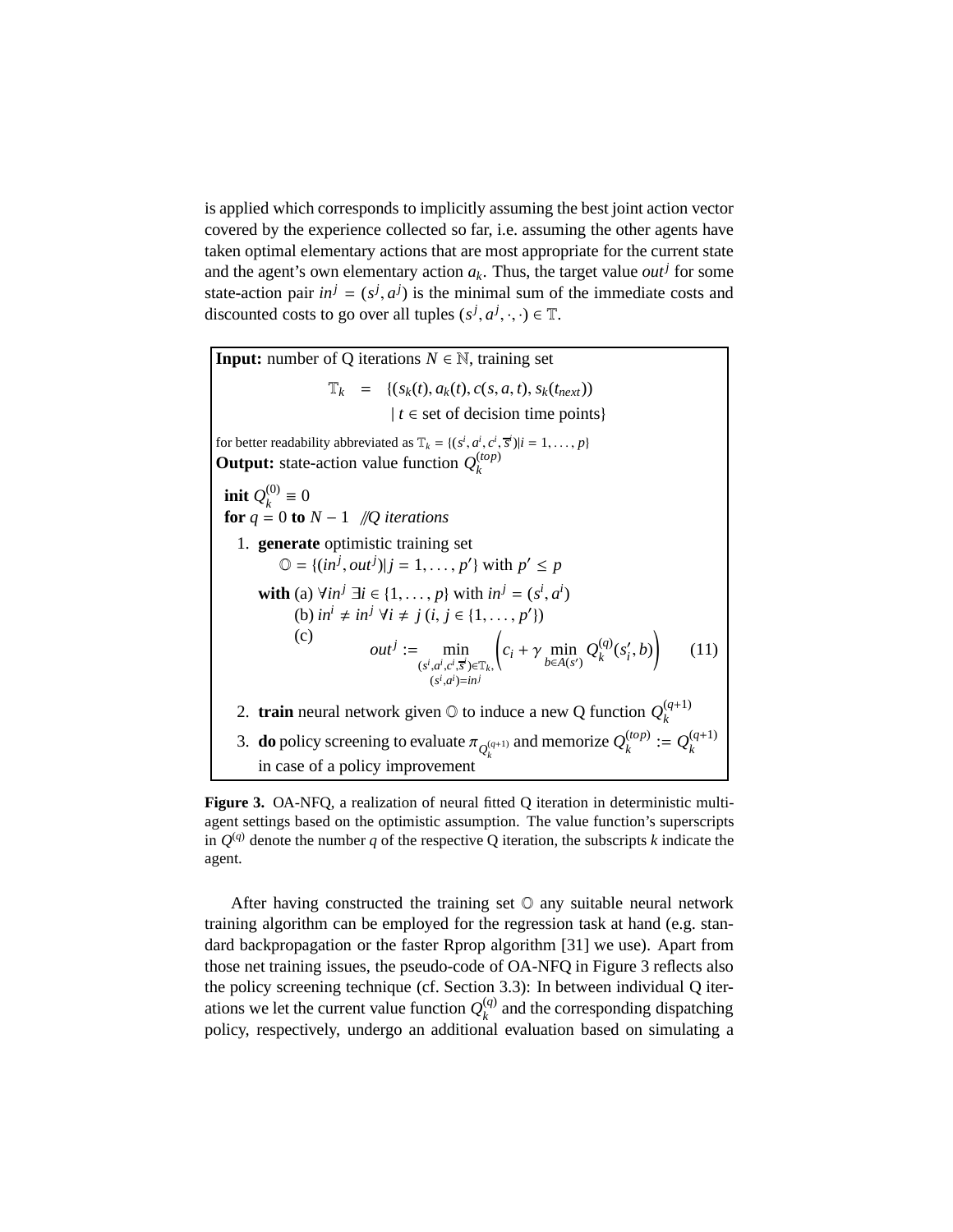number of screening scheduling problems from a set  $S_S$ . Via that mechanism the best Q iteration and its belonging Q function  $Q_k^{(top)}$  $\binom{(top)}{k}$  is detected and finally returned.

We need to stress that in presence of using a neural value function approximation mechanism to represent Q and providing agents with local view information only, neither the convergence guarantees for certain (averaging) types of fitted Q iteration algorithms (see Ernst et al. [12] for a thorough discussion), nor the convergence proof of the OA Q learning algorithm (supporting finite state-action spaces, only) endure. Nevertheless, it is possible to obtain impressive empirical results despite the approximations we employ, as we will show in Section 5.

## **5 Empirical Evaluation**

In this section, we evaluate the use of approximate reinforcement learning for the Operations Research benchmark problems that are in the center of our interest. In particular, we want to address the questions, if it is possible to use our approach, utilizing the algorithms we have described in Section 4, to let the agents acquire high-quality dispatching policies for problem instances of current standards of difficulty. Furthermore, we want to investigate, whether the learned policies generalize to other, similar benchmark problems, too.

Benchmark problems abz5-9 were generated by Adams et al. [1], problems orb01-09 were generated by Applegate and Cook [2], and finally, problems la01-20 are due to Lawrence [18]. Although these benchmarks are of different sizes, they have in common that no recirculation occurs and that each job has to be processed on each resource exactly once  $(v_{j_i} = m, i \in \{1, ..., n\})$ .

### **5.1 Experiment Overview**

Within this evaluation, we compare four different types of algorithms to solve scheduling problems, each of them being subject to different restrictions and following different paradigms in generating schedules.

1. **Analytical Scheduling Algorithms** that perform predictive scheduling and interpret a given JSSP as a single MDP of which they have full knowledge. They find the solution for one specific problem instance, being unable to generalize. Since our focus is not on predictive scheduling, we do not consider individual example algorithms of this group. Instead we let this group be represented by a JSSP's optimal solution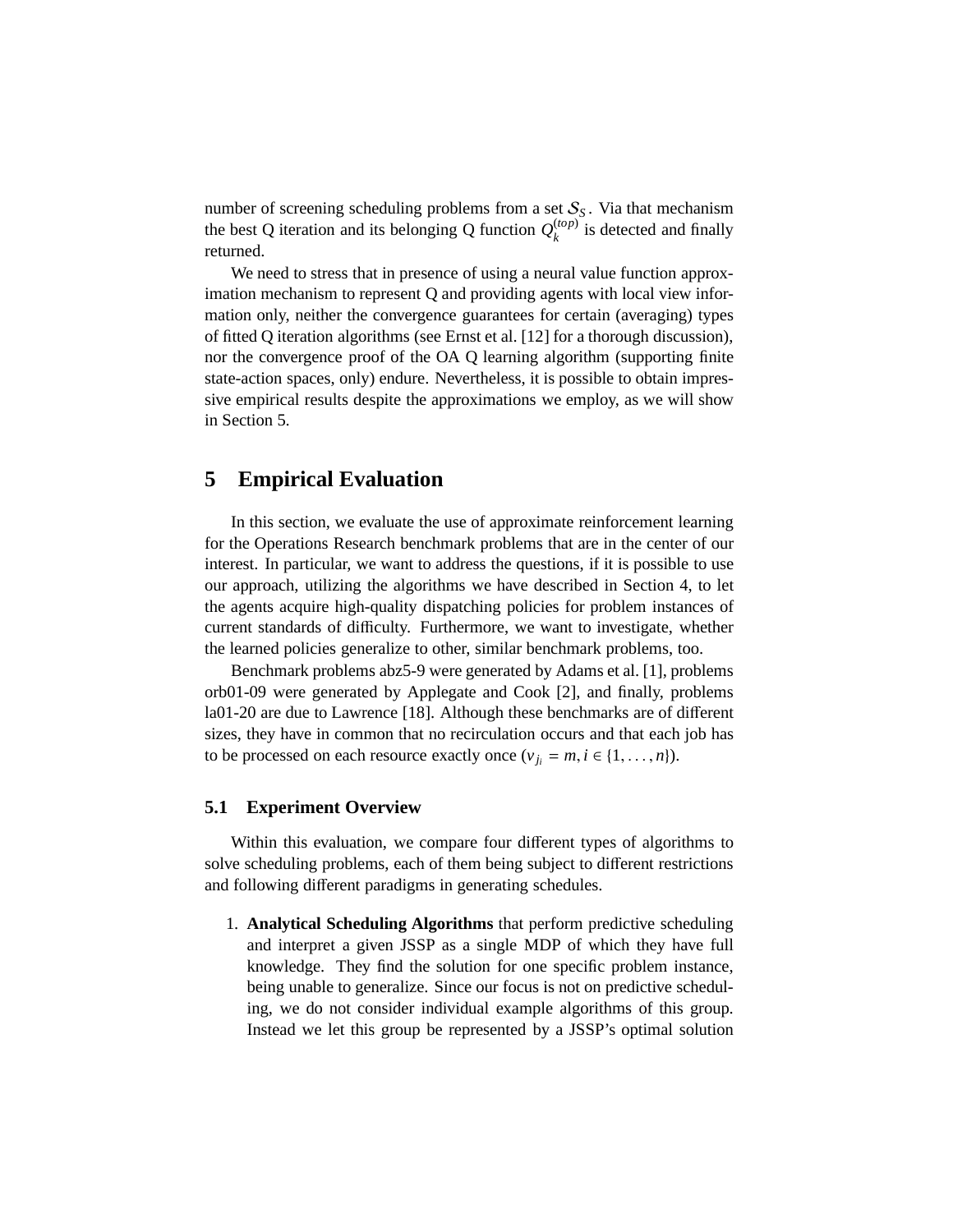(minimal makespan) that may in principle be found by various analytical scheduling algorithms, when given infinite computational resources.

- 2. **Global View Dispatching Rules** perform reactive scheduling and correspond to the MMDP view on job-shop scheduling. They take local dispatching decisions at the respective resources, but are allowed to get hold of more than just local state information. Instances of this group are the SQNO rule (heuristic violating the local view restriction by considering information of the queue lengths at the resources where the waiting jobs will have to be processed next) or the powerful AMCC rule (heuristic to avoid the maximum current *Cmax* based on the idea to repeatedly enlarge a consistent selection, given a general alternative graph representation of the scheduling problem [20]).
- 3. **Local View Dispatching Rules** perform reactive scheduling as well and make their decisions which job to process next based solely on their local view on the respective resource. In the following, we consider three instances of this group (LPT/SPT rule chooses operations with longest/shortest processing times first, FIFO rule considers how long operations had to wait at some resource).
- 4. Our approach to adaptive reactive job-shop scheduling with **Reinforcement Learning Agents**.

Regarding the restrictions our approach is subject to (MMDP interpretation of a JSSP with local view) a comparison to group 3) is most self-evident. However, by approaching or even surpassing the performance of algorithms from group 2) or by reaching the theoretical optimum, we can make a case for the power of our approach.

### **5.2 Example Benchmark**

To start with, we consider the notorious problem ft10 proposed by Fisher and Thompson [22], that had remained unsolved for more than twenty years. Here, during the learning phase,  $S_L = \{p_{ft10}\}\$ is processed repeatedly on the simulated plant, where the agents associated to the ten resources follow  $\varepsilon$ greedy strategies ( $\varepsilon = 0.5$ ) and sample experience while adapting their behaviors using neural fitted Q iteration with optimistic assumption and in conjunction with the policy screening method (we set  $S_L = S_S$ , i.e. the screening set contains the same problems as the training set).

We compare the performance of eight different scheduling algorithms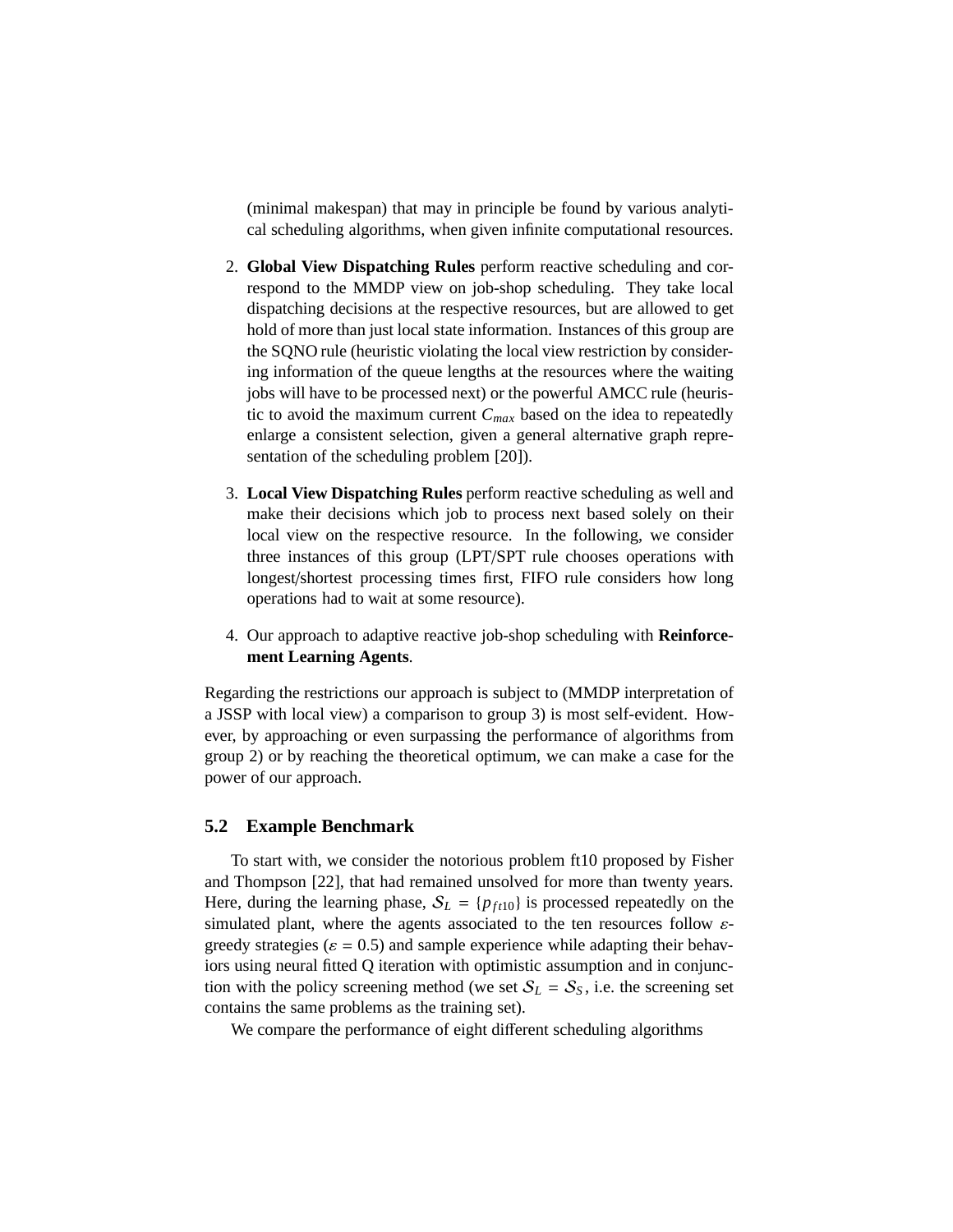

**Figure 4.** Learning process for the notorious ft10 problem.

- a purely random dispatcher
- three basic local view dispatching rules (LPT, SPT, and FIFO)
- two more sophisticated global view dispatching rules (SQNO and AMCC)
- our adaptive agent-based approach to reactive scheduling
- the theoretical optimum ( $C_{max,opt}$  = 930)

Figure 4 visualizes the learning progress for the ft10 instance. The best solution found by the learning approach was discovered after 2920 repeated processings of  $S_L$  (see Figure 4). The makespan  $C_{max} = 960$  of the corresponding schedule thus has a relative error of 3.2% compared to the optimal schedule. We note that we have detected the optimal learnt dispatching policy (represented by the agents' neural networks representing their Q functions) by means of the policy screening method described in Section 3.3.

## **5.3 Benchmark Results**

Next, we studied the effectiveness of our agent-based scheduling approach for a large number of different-sized benchmark problems, ranging from jobshops with 5 resources and 10 jobs to 15 resources and 20 jobs. We allowed the agents to sample training data tuples in an  $\varepsilon$ -greedy manner for maximally 25000 processings of  $S_L$  with  $S_L = S_S$  and permitted intermediate calls to NFQ with optimistic assumption  $(N = 20)$  iterations of the Q iteration loop) in order to reach the vicinity of a near-optimal Q function as quickly as possible.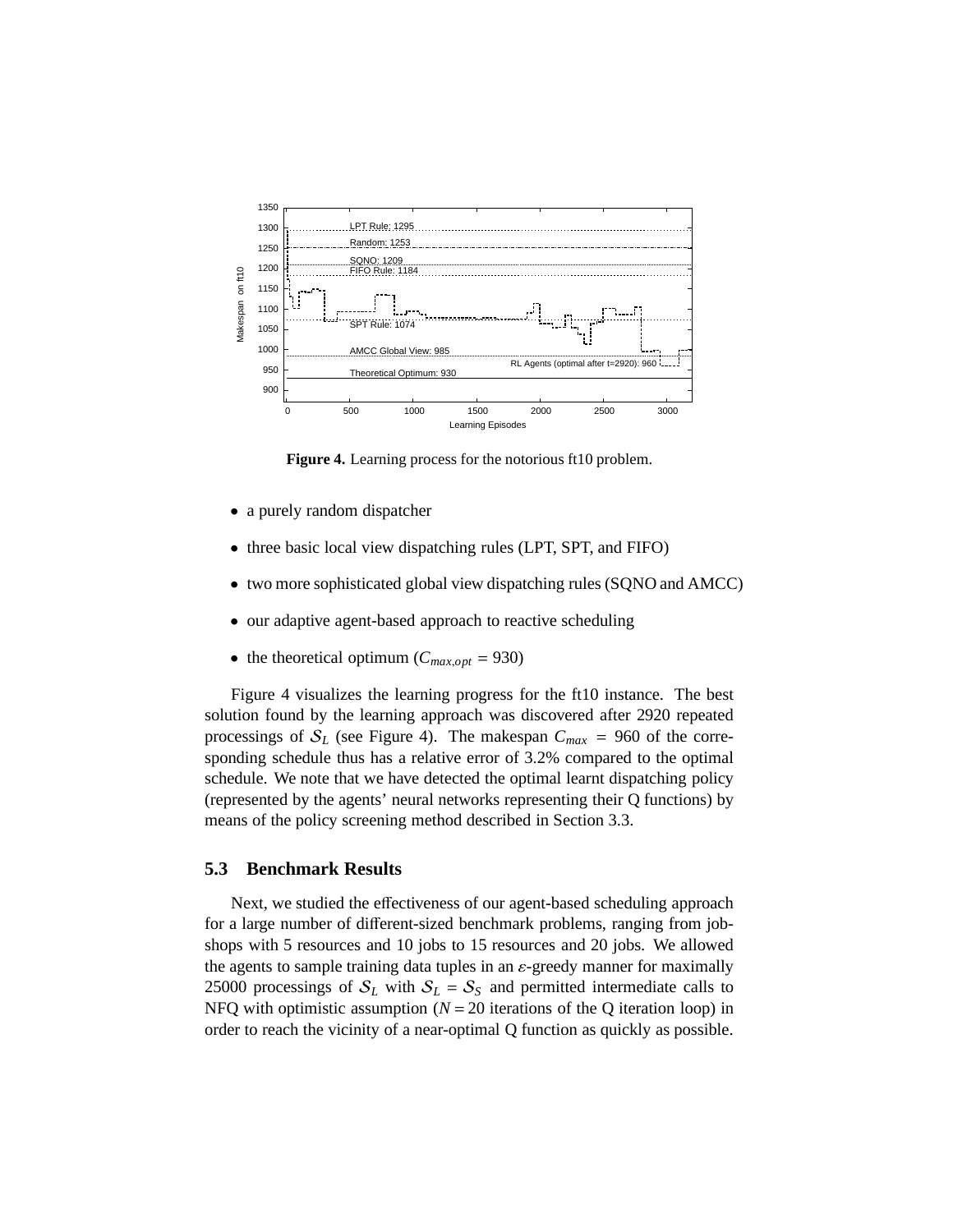| Name & Size                              |                             | 1) Simple DPRs              |            |        |        |        |       | 2) Cmplx.DPRs 3) Central.Methods 4) Adaptive Remain. |       |
|------------------------------------------|-----------------------------|-----------------------------|------------|--------|--------|--------|-------|------------------------------------------------------|-------|
|                                          | <b>FIFO</b>                 | <b>LPT</b>                  | <b>SPT</b> | SQNO   |        |        |       | AMCC GRASP Optimum RL Agents Err. (%)                |       |
| $6 \times 6$<br>ft6                      | 65                          | 77                          | 88         | 73     | 55     | 55     | 55    | 57                                                   | 3.64  |
| ft10 $10 \times 10$                      | 1184                        | 1295                        | 1074       | 1209   | 985    | 938    | 930   | 960                                                  | 3.23  |
| ft20 $5 \times 20$                       | 1645                        | 1631                        | 1267       | 1476   | 1338   | 1169   | 1165  | 1235                                                 | 6.01  |
| abz $510 \times 10$                      | 1467                        | 1586                        | 1352       | 1397   | 1318   | 1238   | 1234  | 1293                                                 | 4.78  |
| abz6 $10 \times 10$                      | 1045                        | 1207                        | 1097       | 1124   | 985    | 947    | 943   | 981                                                  | 4.03  |
| abz7 $15 \times 20$                      | 803                         | 903                         | 849        | 823    | 753    | 723    | 667   | 723                                                  | 8.40  |
| abz $815 \times 20$                      | 877                         | 949                         | 929        | 842    | 783    | 729    | 670   | 741                                                  | 10.60 |
| abz $915 \times 20$                      | 946                         | 976                         | 887        | 865    | 777    | 758    | 691   | 779                                                  | 12.74 |
| Avg. abz                                 |                             | 1033.6 1124.2 1022.8        |            | 1010.2 | 923.2  | 879.0  | 841.0 | 903.4                                                | 8.11  |
| la01 $5 \times 10$                       | 772                         | 822                         | 751        | 988    | 666    | 666    | 666   | 666                                                  | 0.00  |
| la02 $5 \times 10$                       | 830                         | 990                         | 821        | 841    | 694    | 655    | 655   | 687                                                  | 4.89  |
| la03 $5 \times 10$                       | 755                         | 825                         | 672        | 770    | 735    | 604    | 597   | 648                                                  | 8.54  |
| la04 $5 \times 10$                       | 695                         |                             | 711        | 668    | 679    | 590    | 590   | 611                                                  | 3.56  |
|                                          | 610                         | 818                         |            |        | 593    |        | 593   | 593                                                  |       |
| la05 $5 \times 10$                       |                             | 693                         | 610        | 671    |        | 593    |       |                                                      | 0.00  |
| Avg. $la_{5\times10}$                    | 732.4                       | 829.6                       | 713.0      | 787.6  | 673.4  | 621.6  | 620.2 | 641.0                                                | 3.40  |
| la06 $5 \times 15$                       | 926                         | 1125                        | 1200       | 1097   | 926    | 926    | 926   | 926                                                  | 0.00  |
| la07 $5 \times 15$                       | 1088                        | 1069                        | 1034       | 1052   | 984    | 890    | 890   | 890                                                  | 0.00  |
| la08 $5 \times 15$                       | 980                         | 1035                        | 942        | 1058   | 873    | 863    | 863   | 863                                                  | 0.00  |
| la09 $5 \times 15$                       | 1018                        | 1183                        | 1045       | 1069   | 986    | 951    | 951   | 951                                                  | 0.00  |
| la10 $5 \times 15$                       | 1006                        | 1132                        | 1049       | 1051   | 1009   | 958    | 958   | 958                                                  | 0.00  |
| Avg. $la_{5\times 15}$                   |                             | 1003.6 1108.8 1054.0 1065.4 |            |        | 955.6  | 917.6  | 917.6 | 917.6                                                | 0.00  |
| la $11\,5\times20$                       | 1272                        | 1467                        | 1473       | 1515   | 1239   | 1222   | 1222  | 1222                                                 | 0.00  |
| la12 $5 \times 20$                       | 1039                        | 1240                        | 1203       | 1202   | 1039   | 1039   | 1039  | 1039                                                 | 0.00  |
| la13 $5 \times 20$                       | 1199                        | 1230                        | 1275       | 1314   | 1161   | 1150   | 1150  | 1150                                                 | 0.00  |
| la14 $5 \times 20$                       | 1292                        | 1434                        | 1427       | 1438   | 1305   | 1292   | 1292  | 1292                                                 | 0.00  |
| la15 $5 \times 20$                       | 1587                        | 1612                        | 1339       | 1400   | 1369   | 1207   | 1207  | 1207                                                 | 0.00  |
| Avg. $la_{5\times20}$                    | 1277.8 1396.6 1343.4        |                             |            | 1373.8 | 1222.6 | 1182.0 | 1182  | 1182.0                                               | 0.00  |
| la16 10 × 10                             | 1180                        | 1229                        | 1156       | 1208   | 979    | 946    | 945   | 996                                                  | 5.40  |
| $1a17$ $10 \times 10$                    | 943                         | 1082                        | 924        | 955    | 800    | 784    | 784   | 793                                                  | 1.15  |
| la18 $10 \times 10$                      | 1049                        | 1114                        | 981        | 1111   | 916    | 848    | 848   | 890                                                  | 4.95  |
| la19 $10 \times 10$                      | 983                         | 1062                        | 940        | 1069   | 846    | 842    | 842   | 875                                                  | 3.92  |
| la20 $10 \times 10$                      | 1272                        | 1272                        | 1000       | 1230   | 930    | 907    | 902   | 941                                                  | 4.32  |
| Avg. $la_{10\times10}$                   |                             | 1085.4 1151.8 1000.2        |            | 1114.6 | 894.2  | 865.4  | 864.2 | 899.0                                                | 3.95  |
| orb1 $10 \times 10$                      | 1368                        | 1410                        | 1478       | 1355   | 1213   | 1070   | 1059  | 1154                                                 | 8.97  |
| orb2 $10 \times 10$                      | 1007                        | 1293                        | 1175       | 1038   | 924    | 889    | 888   | 931                                                  | 4.84  |
| orb3 $10 \times 10$                      | 1405                        | 1430                        | 1179       | 1378   | 1113   | 1021   | 1005  | 1095                                                 | 8.96  |
| orb4 $10 \times 10$                      | 1325                        | 1415                        | 1236       | 1362   | 1108   | 1031   | 1005  | 1068                                                 | 6.27  |
| orb5 $10 \times 10$                      | 1155                        | 1099                        | 1152       | 1122   | 924    | 891    | 887   | 976                                                  | 10.03 |
| orb6 $10 \times 10$                      | 1330                        | 1474                        | 1190       | 1292   | 1107   | 1013   | 1010  | 1064                                                 | 5.35  |
| orb7 $10 \times 10$                      | 475                         | 470                         | 504        | 473    | 440    | 397    | 397   | 424                                                  | 6.80  |
| orb8 $10 \times 10$                      | 1225                        | 1176                        | 1107       | 1092   | 950    | 909    | 899   | 956                                                  | 6.34  |
| orb9 $10 \times 10$                      | 1189                        | 1286                        | 1262       | 1358   | 1015   | 945    | 934   | 996                                                  | 6.64  |
| Avg. <i>orb</i>                          | 1164.3 1226.1 1142.6 1163.3 |                             |            |        | 977.1  | 907.3  | 898.2 | 962.7                                                | 7.13  |
| Overall Avg. 1054.2 1137.6 1037.3 1080.7 |                             |                             |            |        | 932.9  | 882.6  | 874.6 | 908.9                                                | 4.17  |
|                                          |                             |                             |            |        |        |        |       |                                                      |       |

**Table 1.** Learning results on OR job-shop benchmark problems.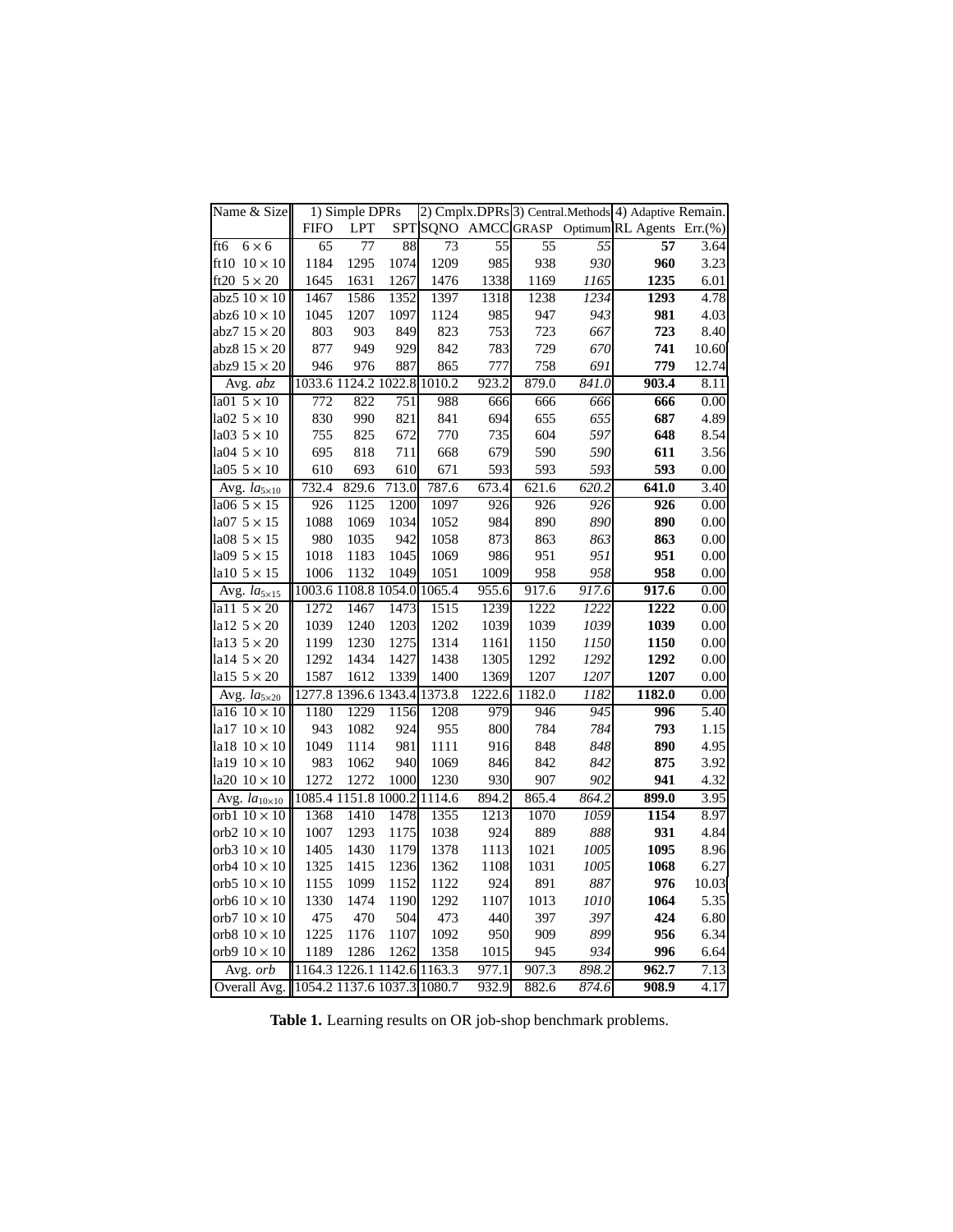In Table 1, we compare the capabilities of four different groups of algorithms to the theoretical optimum. Simple dispatching priority rules (group 1) consider only the local situation at the resource for which they make a dispatching decision. The same holds for our adaptive agents approach (4) whose results are given in the table's last two columns. Moreover, two examples of more sophisticated heuristic rules are considered (group 2) that are not subject to that local view restriction.

Group 3 comprises centralized methods. Here, an instance of a metaheuristic as well as the best known solution (which for the considered benchmarks coincides with the optimal solution), as it may be found by a predictive scheduling algorithm like a branch-and-bound or disjunctive programming method, are provided. Of course, there exists a large variety of centralized methods such as heuristic search procedures or evolutionary approaches to tackle JSSPs. All those algorithms work under superior preconditions compared to local dispatchers because they have full problem knowledge of the task. Accordingly, a comparison of centralized methods' results to the results of our adaptive agent-based approach is not very meaningful. For the sake of completeness, however, we have included the performance of a single representative (GRASP, [8]) of those methods in Table 1. Note that the "Remaining Error" of our learning approach is also calculated with respect to the theoretical optimum.



**Figure 5.** For different sets of benchmark problems with equal size, this figure visualizes the average performance of different approaches in terms aiming at a minimized makespan of the resulting schedules. The results are given relative to the makespan of the optimal schedule (100%, black data series). Data series colored in light gray correspond to static rules having local state information only, whereas medium graycolored ones are not subject to that restriction. The data series termed "Adaptive" corresponds to the learning approach we have suggested (performance reported belongs to the makespan achieved when *training* for single benchmark problems), which is restricted to the local view, too.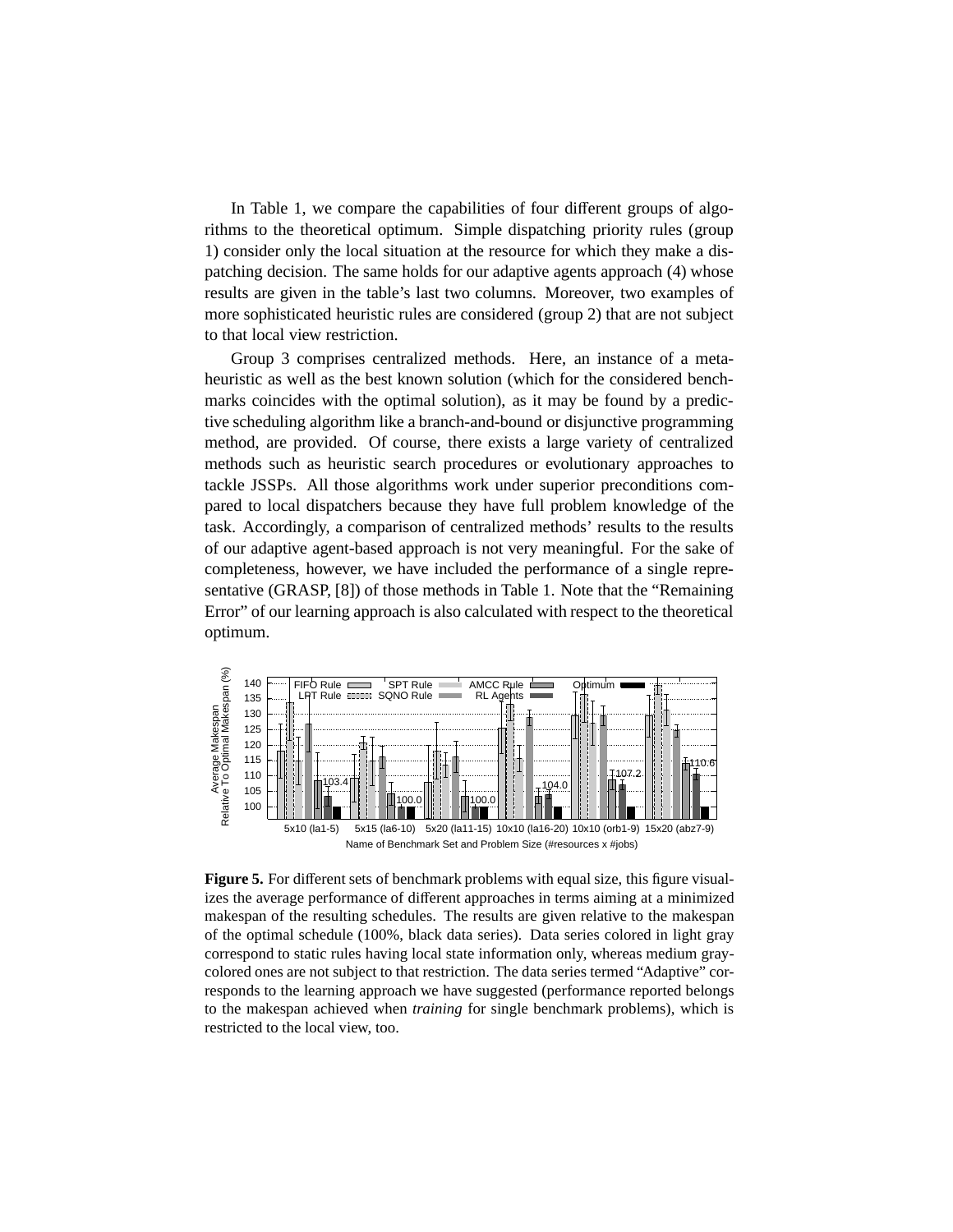For the  $5 \times 15$  (la6-10) and  $5 \times 20$  (la11-15) benchmark problems, the optimal solution can be found by our learning approach in all cases, and for the  $5 \times 10$  (la1-5),  $10 \times 10$  (la16-20, orb1-9) sets, only a small relative error of less than ten percent compared to the optimal makespan remains (3.4/4.0/7.1%). As to be expected, dispatching rules, even those disposing of more than just local state information (like AMCC or SQNO), are clearly outperformed. For the mixed abz benchmarks involving also instances with 15 resources and 20 jobs per problem, the average relative error increases to 8.1%, yet the rule-based schedulers are surpassed, still. For a better illustration of the main findings we also have grouped the results on individual benchmark problems into classes with respect to the numbers of resources and jobs to be processed (Figure 5).

### **5.4 Generalization to Unknown Problems**

Some analytical search procedure (like a tabu search) finds a suitable schedule for one specific problem instance. By contrast, our learning approach – after having learned for a set of one or more training problems – will have yielded dispatching policies that are generally applicable. To empirically investigate the generalization capabilities of the learned dispatching policies, we designed a further experiment. Here, the learning agents were presented three sets of scheduling problems

- the training set  $S_L$  for the learning phase,
- the screening set  $S<sub>S</sub>$  for intermediate policy screening rollouts (as before, we set  $S_L = S_S$ ),
- and an application set  $S_A$  containing independent problem instances to evaluate the quality of the learning results on problem instances the agents have not seen before  $(S_L \cap S_A = \emptyset)$ .

Of course, it would be unrealistic to expect the dispatching policies that were trained using, for instance, a training set with  $5 \times 15$  problems, to bring about reasonable scheduling decisions for very different problems (e.g. for  $10 \times 10$  benchmarks). Therefore, we have conducted experiments for benchmark suites  $S$  consisting of problems with identical sizes that were provided by the same authors. From an applicatory point of view, this assumption is appropriate and purposeful, because it reflects the requirements of a real plant where usually variations in the scheduling tasks to be solved occur according to some scheme and depending on the plant layout, but not in an entirely arbitrary manner.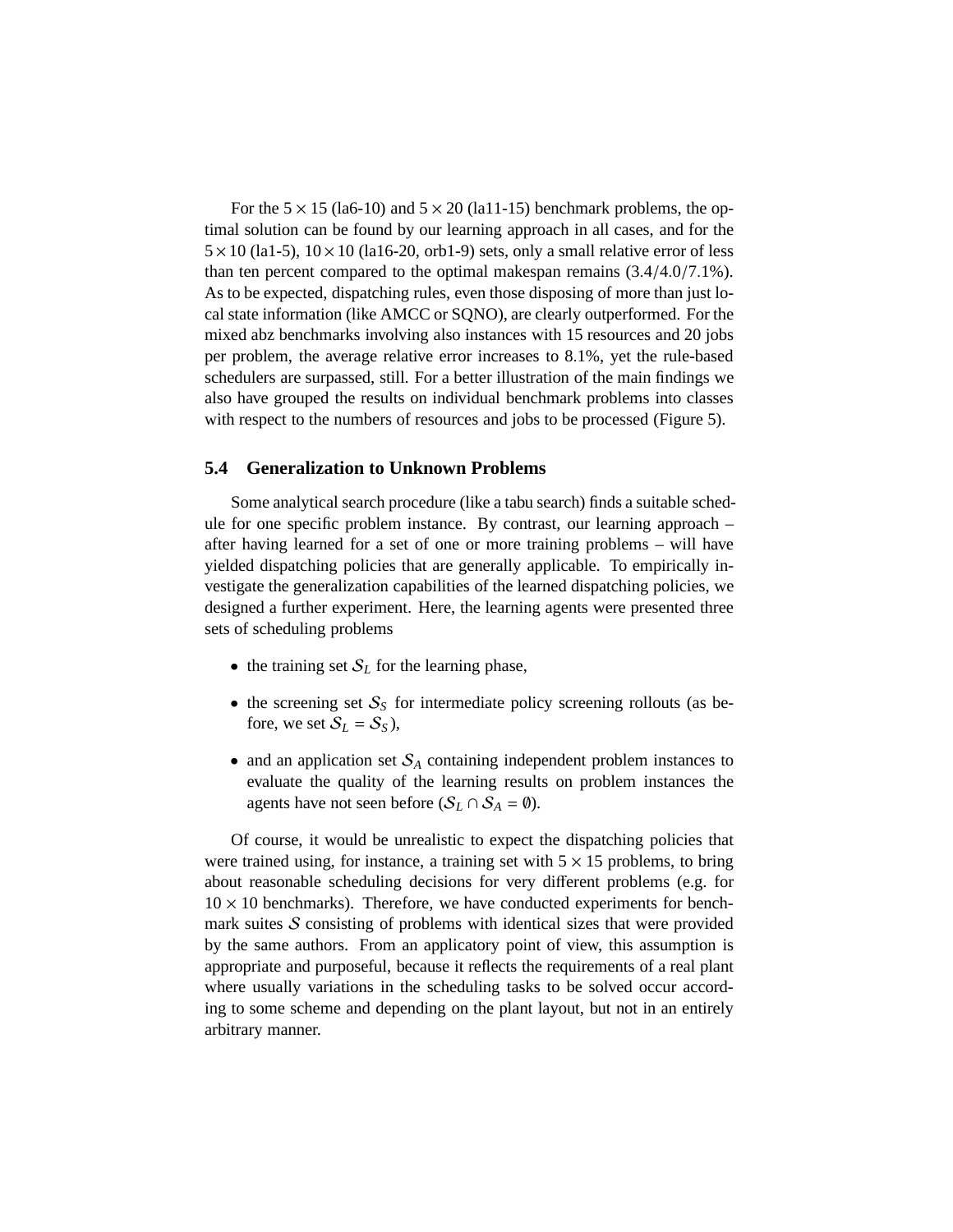| <b>Benchmark Suite Name</b>        | $\mathbf{S}$ $\boxtimes$ $\mathbf{S}$ |        | $\mathcal{C}^{10\!\times\!10}$ |                    |       |
|------------------------------------|---------------------------------------|--------|--------------------------------|--------------------|-------|
| <b>Problem Instances</b>           | $la06, \ldots, la10$                  |        | $orb1, \ldots, orb9$           |                    |       |
| <b>Local View</b>                  | <b>FIFO</b>                           | 1003.6 | 9.4%                           | 1164.3 29.6%       |       |
|                                    | <b>LPT</b>                            |        | 1108.8 20.9%                   | 1226.1             | 36.5% |
|                                    | <b>SPT</b>                            | 1054.0 |                                | 14.9% 1142.6 27.1% |       |
| Global View AMCC                   |                                       | 955.6  | 4.2%                           | 977.1              | 8.8%  |
|                                    | SQNO                                  |        | 1065.4 16.1%                   | 1163.3 29.5%       |       |
| <b>RL</b> Agents (local view)      |                                       |        | 951.6 3.7% 1065.1 18.6%        |                    |       |
| with Cross-Validation              | 5-fold                                |        | 3-fold                         |                    |       |
| Avg. Optimum $(C_{max,out}^{avg})$ | 917.6                                 |        | 898.2                          |                    |       |

**Table 2.** Generalization Capabilities: During its application phase, the learned dispatching policies are used for problems not covered during training. Average makespan and remaining errors relative to the optimum are provided.

Moreover, since  $|S|$  is rather small under these premises, we performed v-fold cross-validation on S, i.e. we disjointed S into  $S_L$  and  $S_A$ , trained on  $S_L$  and assessed the performance of the learning results on  $S_A$ , and finally, repeated that procedure  $\nu$  times to form average values.

In Table 2 we summarize the learning results for a benchmark suite of  $5 \times 15$  problems  $S_{la}^{5 \times 15}$  = {*la*06,...,*la*10} as well as for the more intricate suite of  $10 \times 10$  problems  $S_{orb}^{10 \times 10}$  = {*orb*1,...,*orb*9}. We emphasize that the average makespan values reported for our adaptive RL agents correspond to their performance on independent test problem instances, i.e. to scheduling scenarios that were not included in the respective training sets  $S_L$  during cross-validation. From that numbers it is obvious that all static local view dispatchers, to which the results of our approach must naturally be compared, are clearly outperformed. Interestingly, for the  $S_{la}^{\frac{5}{100}}$  problem suite not just dispatching rules working under the same conditions as our adaptive RL agents, but even the AMCC rule is beaten, which exhaustively benefits from its global view on the plant. For the  $S_{orb}^{10\times10}$  suite, AMCC brings about better performance than our learning approach which is logical for two reasons. First, AMCC works under superior conditions compared to our learning approach as it is allowed to make use of global state information (information about the situation of other resources). Second, when training our RL agents for single  $10 \times 10$  problems (see Table 1), the resultant average performance  $(C_{max}^{avg, orb} = 962.3)$  was only slightly better than the performance of the AMCC rule. Consequently, it is logical to expect that the AMCC rule outperforms our agents when their learned dispatching policies are applied to problems, they have never seen before.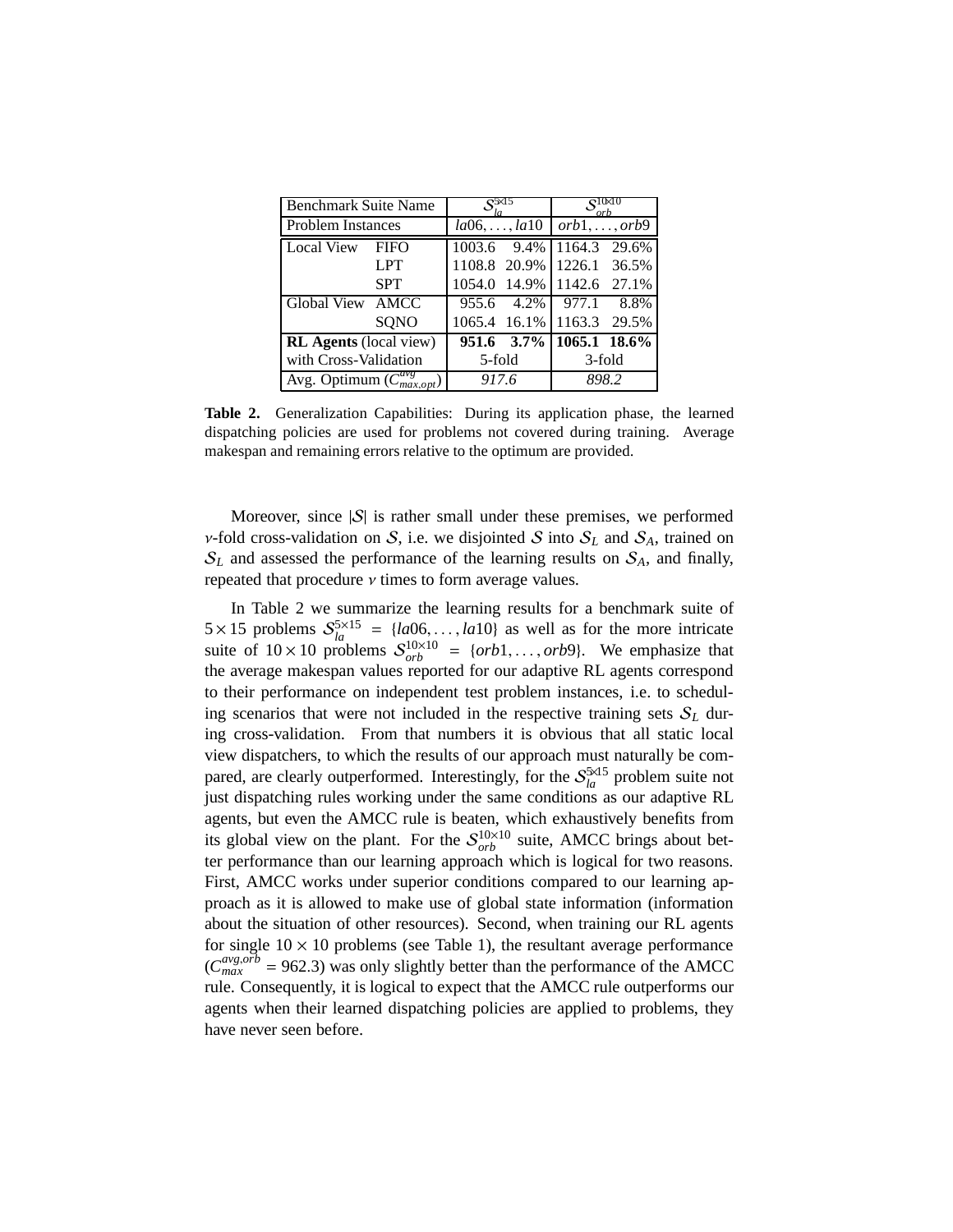

**Figure 6.** Using ν-fold cross-validation, the adaptive agents' dispatching policies are trained on the  $S_{la}^{5\times15}$  (top) and  $S_{orb}^{10\times10}$  (bottom) benchmark suites, respectively, and, during the application phase, are evaluated on independent test scenarios. At the chart's right hand side, the average makespans achieved by several static dispatching rules are given for comparison.

Figure 6 illustrates the corresponding learning progress over time (up to 20000 training episodes) for this experiment. For the  $5 \times 15$  problems  $S_{la}^{5 \times 15}$ , our learning approach succeeds in entirely capturing the characteristics of the training problems in  $S_L$  during training: When a plant utilizing the dispatching policies learned processes the problems from  $S_L$ , the theoretic optimum is almost reached, i.e. schedule decisions resulting in minimal makespan are yielded. More importantly, even on the independent problem instances from S*<sup>A</sup>* that were not experienced during training, excellent results are achieved: With an average makespan of 951.6 during the application phase, the acquired dispatching policies outperform not just dispatching rules that work under the same basic conditions as our learning agents do, but even those that have full state information (like AMCC). Furthermore, the gap in performance compared to the theoretically best schedules is only 3.7% in terms of average *Cmax*.

The local dispatching rules obtained for the  $S_{orb}^{10\times10}$  benchmark suite feature a remaining relative error of 18.6% compared to the theoretic optimum in terms of minimal makespan. Although for these more intricate benchmark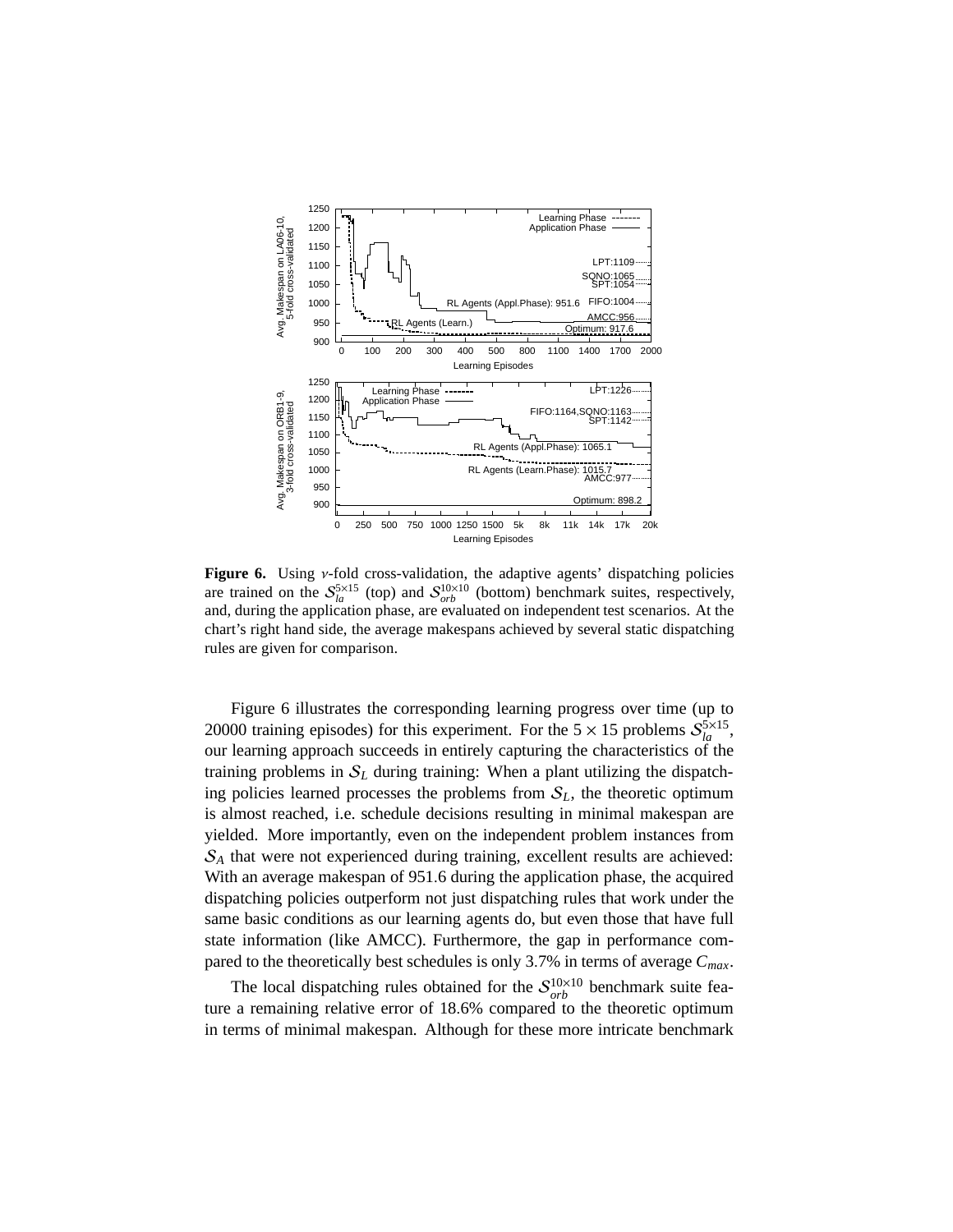problems the results are less impressive, they allow us to draw two empiric conclusions: First, traditional dispatching priority rules that solely employ local state information at the regarding the respective resource (just as our learning approach does) are clearly outperformed. And, second, the resulting dispatching policies acquired during training feature generalization capabilities and, hence, can effectively be applied to similar, yet unknown, scheduling problem instances.

## **5.5 Discussion**

Our approach to model the scheduling task as a sequential decision problem and to make reactive scheduling decisions features the disadvantage that currently the resulting schedules correspond to solutions from the set of nondelay schedules, only: If a resource has finished processing one operation and has at least one job waiting, the dispatching agent immediately continues processing by picking one of the waiting jobs. Our approach does not allow a resource to remain idle, if there is more work to be done.

From scheduling theory, however, it is well-known that for certain scheduling problem instances the optimal schedule may very well be a delay schedule. In fact, the following subset inclusion holds for three sub-classes of nonpreemptive schedules

$$
\mathbb{S}_{nondelay} \subsetneq \mathbb{S}_{active} \subsetneq \mathbb{S}_{semiacitive} \subsetneq \mathbb{S}
$$
 (12)

where  $\Im$  denotes the set of all possible schedules [27]. The optimal schedule for a particular problem, however, is always within S*active*, but not necessarily within S*nondelay*.

We expect that, in future work, we will be able to further boost the performance of our learning approach. Currently, our adaptive agents can generate schedules of the class  $\mathcal{S}_n$  of *non-delay* schedules exclusively: As a consequence, our approach is currently able to produce near-optimal schedules from  $\mathbb{S}_n$  and may miss the best schedule possible, though in many cases the optimum is indeed found (cf. Figure 5). Yet, an extension of our learning framework towards delay schedules depicts an important and promising issue for future work.

## **6 Conclusion**

Job-shop problems are NP-hard. We have pursued an alternative approach to scheduling where each resource is assigned a decision-making agent that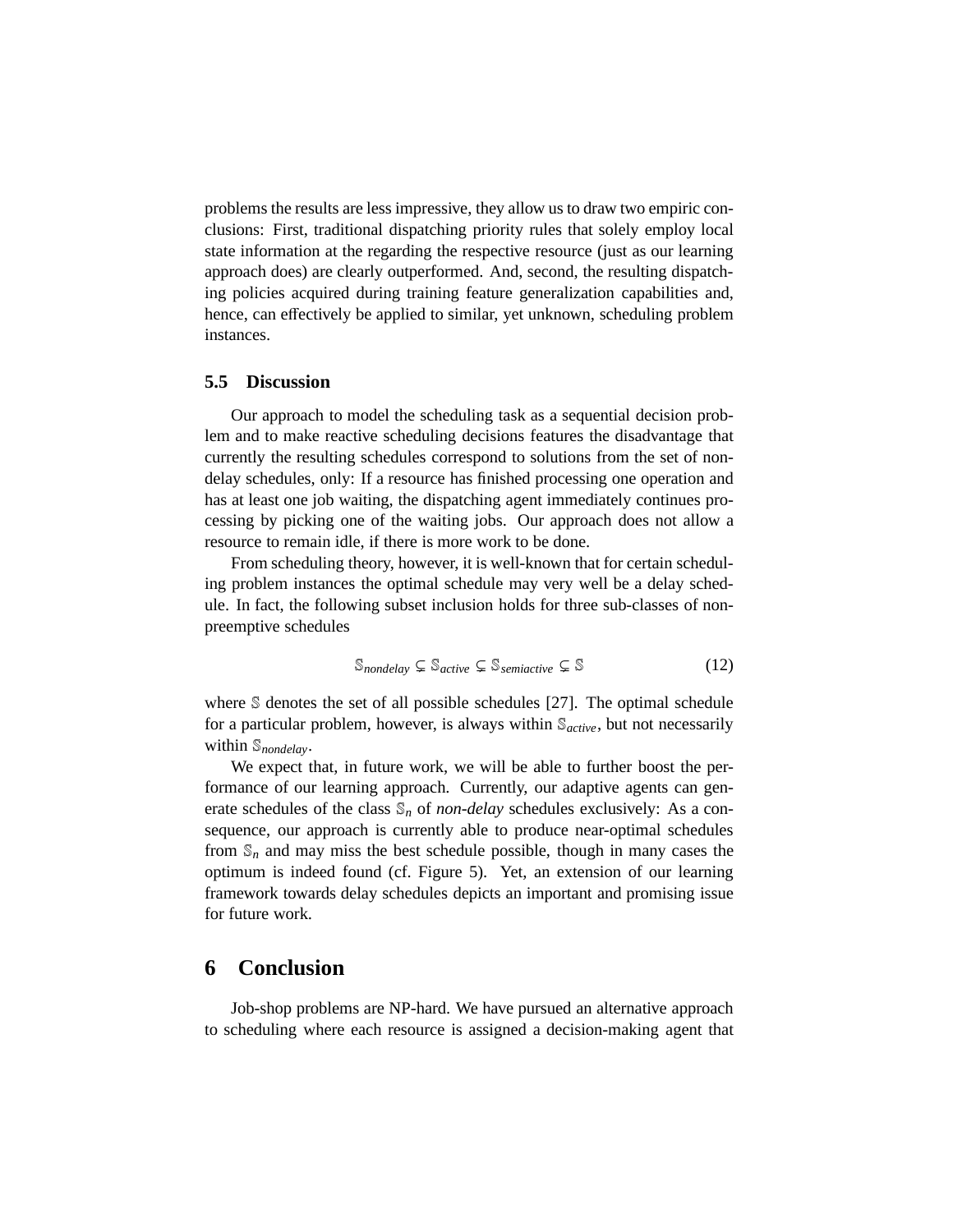decides which job to process next, based on its partial view on the production plant. We use neural reinforcement learning to enable the agents to learn a dispatching policy from repeated interaction with the plant and to adapt their behavior to the environment. This way, we obtain a reactive scheduling system, where the final schedule is not calculated beforehand, viz before execution time, where online dispatching decisions are made, and where the local dispatching policies are aligned with the global optimization goal. So, not just the adaptation of the agents' behavior during learning is decentralized, but also decision-making during application proceeds without a centralized control.

Although it is possible to adopt a global view on a given scheduling problem and model it as a single MDP, we decided to interpret and solve it as a multi-agent learning problem using our learning approach relying on reinforcement learning. On the one hand, we therefore have to cope with a problem complication due to independently learning agents. But, on the other hand, we derive the benefit of being enabled to perform reactive scheduling including the capability to react to unforeseen events. Furthermore, a decentralized view on a scheduling task is of higher relevance to practice since a central control cannot always be instantiated.

In addition to introducing the integral concepts and modelling specifics of the multi-agent reinforcement learning framework proposed, we also presented a new reinforcement learning method for deterministic multi-agent environments (OA-NFQ). This algorithm realizes a combination of data-efficient batch-mode reinforcement learning in conjunction with neural value function approximation, and the utilization of an optimistic inter-agent coordination.

Despite the numerous approximations that we have made, the empirical part of this paper contains several convincing results for classical Operations Research benchmarks. Our experiments for such large-scale benchmark problems lets us come up with the conclusion that problems of current standards of difficulty can very well be effectively solved by the learning method we suggest: The dispatching policies our learning agents acquire clearly surpass traditional dispatching rules and, in some cases, are able to reach the theoretically optimal solution. Notwithstanding the inherent difficulties in facing partial state observability and agent-independent learning, the dispatching policies acquired do also generalize to unknown situations without retraining, i.e. they are adequate for similar scheduling problems not covered during the learning phase.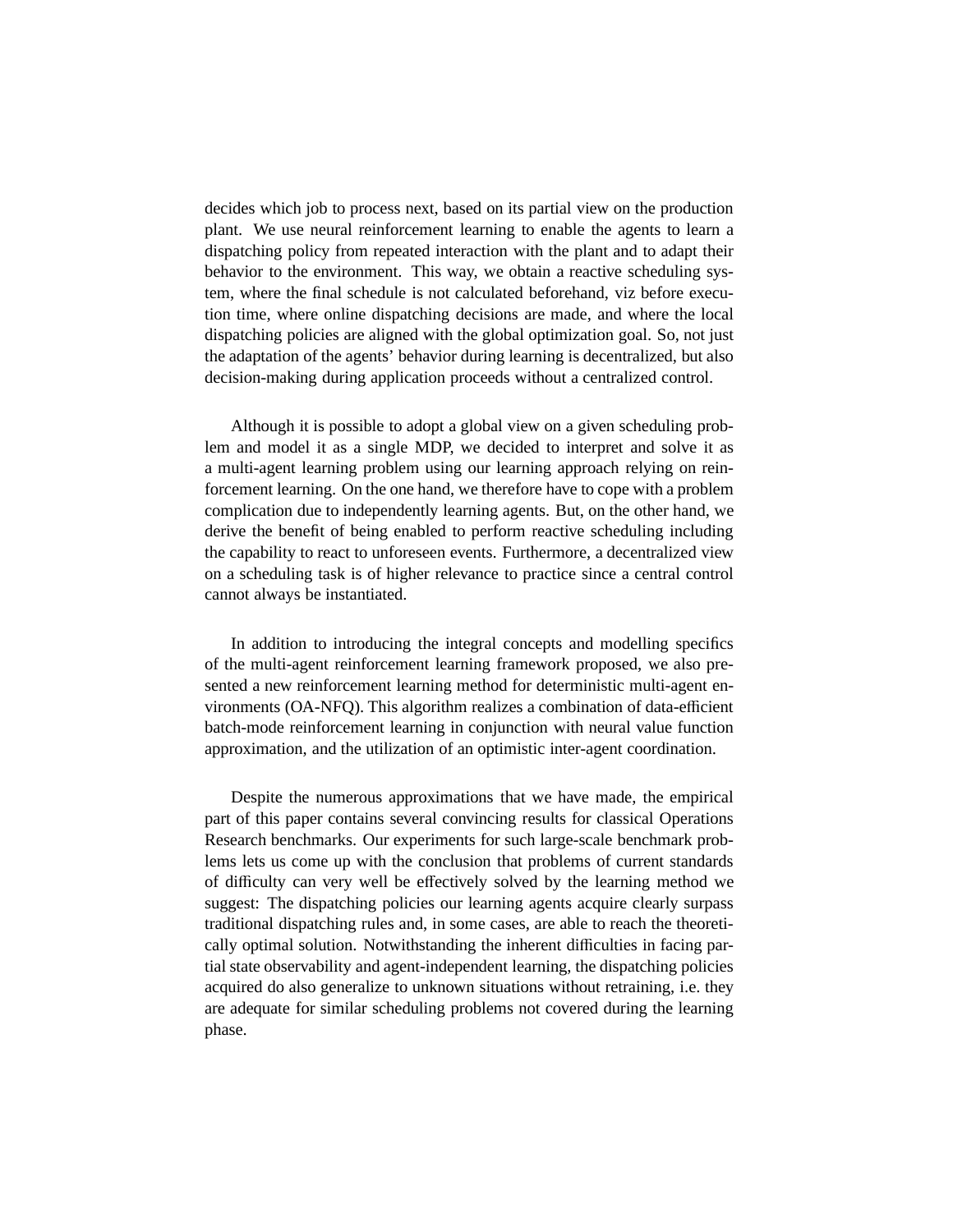## **References**

- [1] Adams J., Balas E., Zawack D., 1988, *The Shifting Bottleneck Procedure for Job Shop Scheduling*, Management Science, Vol. 34, pp. 391–401.
- [2] Applegate D., Cook W., 1991, *A Computational Study of the Job-Shop Scheduling Problem*, ORSA Journal on Computing, Vol. 3, pp. 149–156.
- [3] Bean J., 1994, *Genetics and Random Keys for Sequencing and Optimization*, ORSA Journal of Computing, Vol. 6, pp. 154–160.
- [4] Beasley J., 2005, *OR-Library*, http://people.brunel.ac.uk/∼mastjjb/jeb/info.html.
- [5] Bertsekas D., Homer M., Logan D., Patek S., Sandell N., 2000, *Missile Defense and Interceptor Allocation by Neuro-Dynamic Programming*, IEEE Transactions on Systems, Man, and Cybernetics, Vol. 30, pp. 42– 51.
- [6] Bertsekas D., Tsitsiklis J., 1996, *Neuro Dynamic Programming*, Athena Scientific, Belmont, USA.
- [7] Bhaskaran K., Pinedo M., *Dispatching*, 1977, In: Salvendy G. (Ed.), Handbook of Industrial Engineering, John Wiley, New York, USA, pp. 2184–2198.
- [8] Binato S., Hery W., Loewenstern D., Resende M., *A GRASP for Job Shop Scheduling*, 2001, In: Hansen P., Ribeiro C. (Ed.), Essays and Surveys in Metaheuristics, Kluwer Academic Publishers, New York, USA, pp. 177– 293.
- [9] Blazewicz J., Ecker K., Schmidt G., Weglarz J., 1993, *Scheduling in Computer and Manufacturing Systems*, Springer, Berlin, Germany.
- [10] Boutilier C., 1999, *Sequential Optimality and Coordination in Multiagent Systems*, Proceedings of IJCAI'99, Stockholm, Sweden, pp. 478– 485.
- [11] Claus C., Boutilier C., 1998, *The Dynamics of Reinforcement Learning in Cooperative Multiagent Systems*, Proceedings of AAAI'98, Menlo Park, USA, pp. 746–752.
- [12] Ernst D., Geurts P., Wehenkel L., 2005, *Tree-Based Batch Mode Reinforcement Learning*, Journal of Machine Learning Research, Vol. 6, pp. 504–556.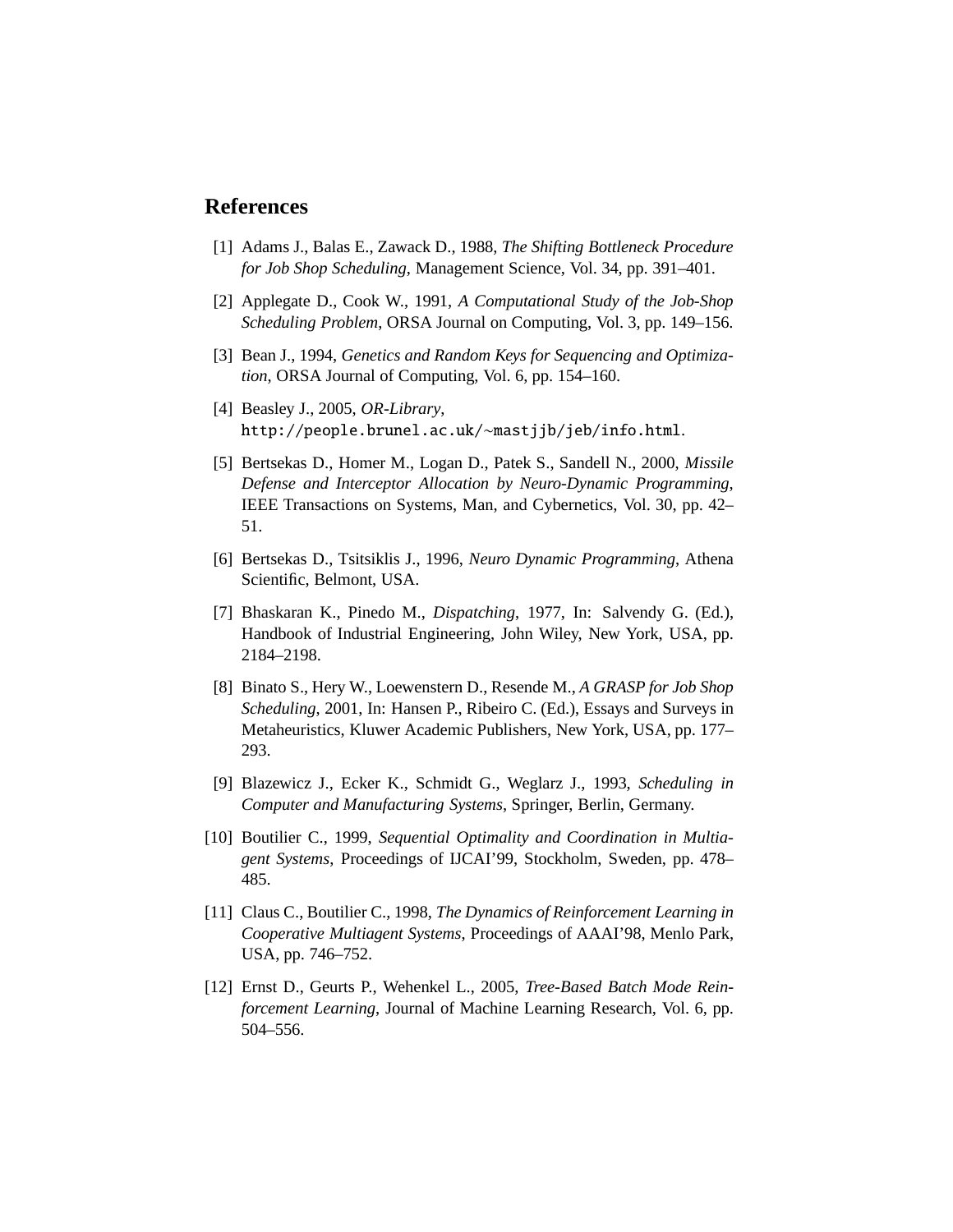- [13] Gabel T., Riedmiller M., 2006, *Reducing Policy Degradation in Neuro-Dynamic Programming*, Proceedings of ESANN'06, Bruges, Belgium, pp. 653–658.
- [14] Gordon G., *Stable Function Approximation in Dynamic Programming*, 1995, Proceedings of ICML'95, San Francisco, USA, pp. 261–268.
- [15] Hornick K., Stinchcombe M., White H., 1989, *Multilayer Feedforward Networks Are Universal Approximators*, Neural Networks, Vol. 2, pp. 359–366.
- [16] Joslin D., Clements D., 1999, *Squeaky Wheel Optimization*, Journal of Artificial Intelligence Research, Vol. 10, pp. 353–373.
- [17] Lauer M., Riedmiller M., 2000, *An Algorithm for Distributed Reinforcement Learning in Cooperative Multi-Agent Systems*, Proceedings of ICML'00, Stanford, USA, pp. 535–542.
- [18] Lawrence S., 1984, *Supplement to Resource Constrained Project Scheduling: An Experimental Investigation of Heuristic Scheduling Techniques*, Techn. Report, Carnegie Mellon University, Pittsburgh, USA.
- [19] Mahadevan S., Marchalleck N., Das T., Gosavi A., 1997, *Self-Improving Factory Simulation Using Continuous-Time Average-Reward Reinforcement Learning*, Proceedings of ICML'97, Nashville, USA, pp. 202–210.
- [20] Mascis A., Pacciarelli D., 2002, *Job-Shop Scheduling with Blocking and No-Wait Constraints*, European Journal of Operational Research, Vol. 143, pp. 498–517.
- [21] Munos R., 2003, *Error Bounds for Approximate Policy Iteration*, Proceedings of ICML'03, Washington, USA, pp. 560–567.
- [22] Muth J. and Thompson G. (Ed.), 1963, *Industrial Scheduling*. Kluwer Academic Publishers, Dordrecht, The Netherlands.
- [23] Nowicki E., Smutnicki C., 1996, *A Fast Taboo Search Algorithm for the Job Shop Problem*, Management Science, Vol. 42, pp. 797–813.
- [24] Ombuki B., Ventresca M., 2004, *Local Search Genetic Algorithms for the Job Shop Scheduling Problem*, Applied Intelligence, Vol. 21, pp. 99–109.
- [25] Ow P., Morton T., 1988, *Filtered Beam Search in Scheduling*, International Journal of Production Research, Vol. 26, pp. 297–307.